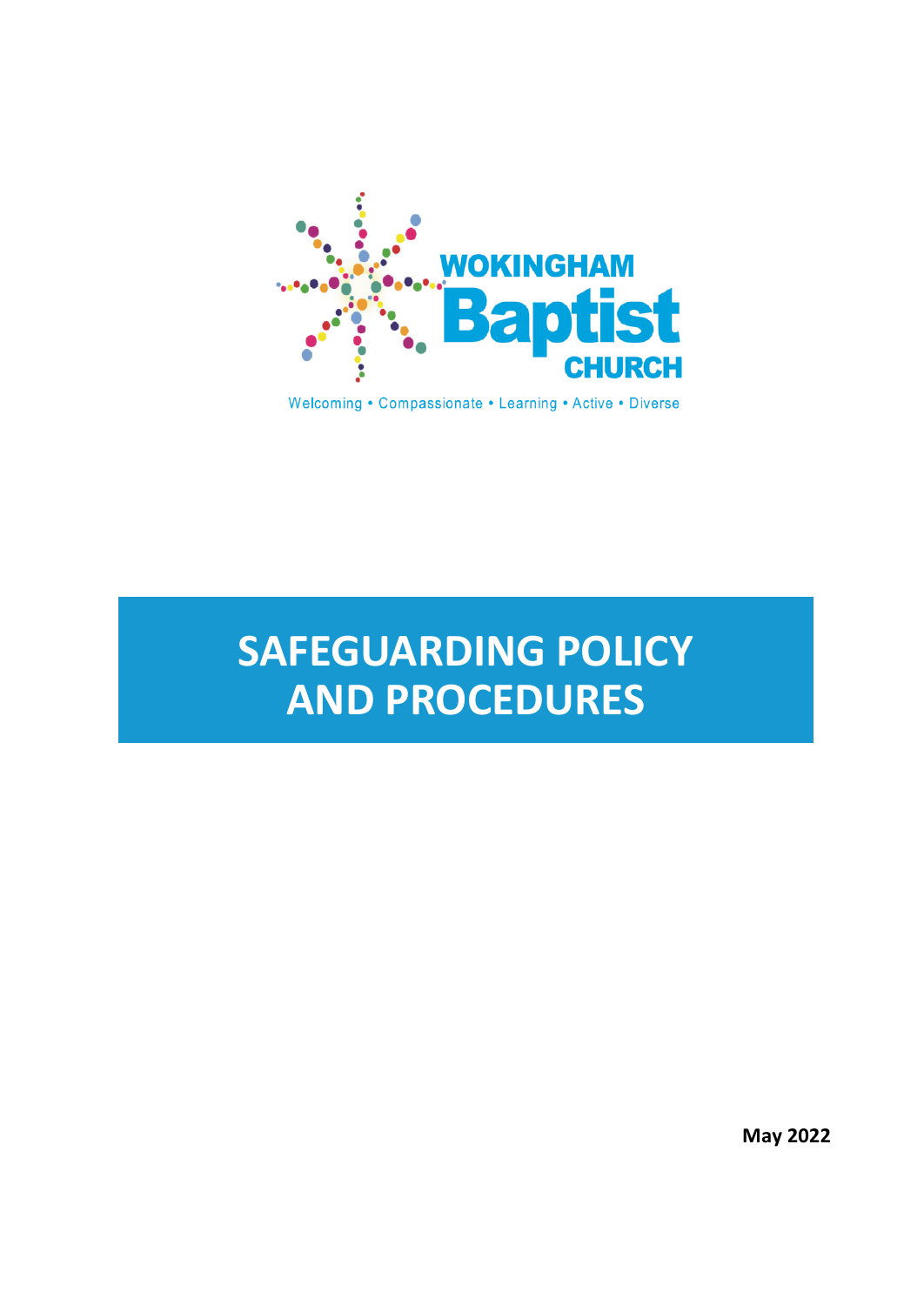| 2.1 PROCEDURE FOR RECOGNISING, RESPONDING TO AND REPORTING ABUSE  6 |  |
|---------------------------------------------------------------------|--|
|                                                                     |  |
|                                                                     |  |
|                                                                     |  |
|                                                                     |  |
|                                                                     |  |
|                                                                     |  |
|                                                                     |  |
|                                                                     |  |
|                                                                     |  |
|                                                                     |  |
|                                                                     |  |
|                                                                     |  |
|                                                                     |  |
|                                                                     |  |
|                                                                     |  |
|                                                                     |  |
|                                                                     |  |
|                                                                     |  |
|                                                                     |  |
|                                                                     |  |
|                                                                     |  |
|                                                                     |  |
|                                                                     |  |
|                                                                     |  |
|                                                                     |  |
|                                                                     |  |
|                                                                     |  |
|                                                                     |  |
|                                                                     |  |
|                                                                     |  |
|                                                                     |  |
|                                                                     |  |
|                                                                     |  |
|                                                                     |  |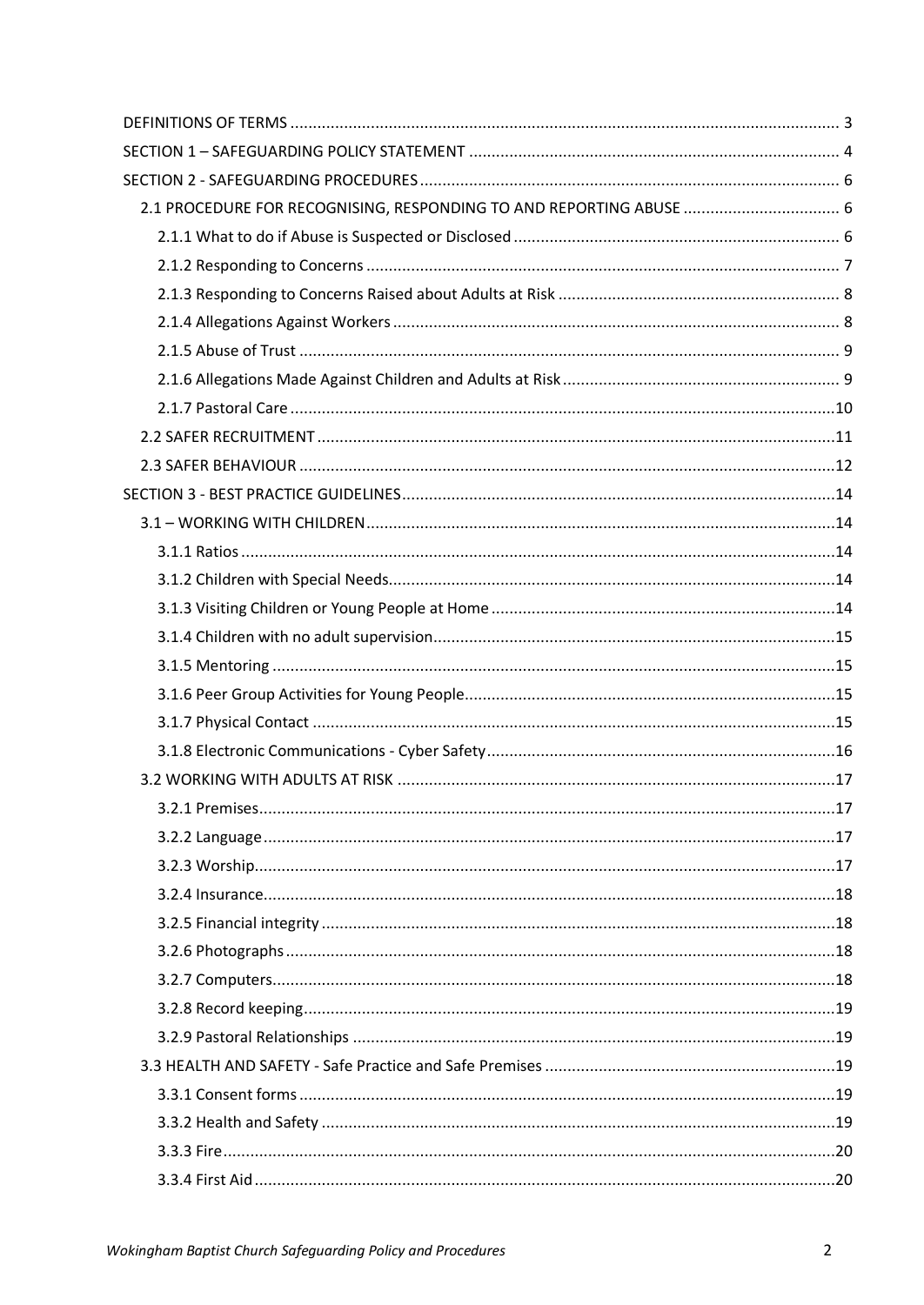| 3.3.12                                                                                 |
|----------------------------------------------------------------------------------------|
|                                                                                        |
|                                                                                        |
|                                                                                        |
|                                                                                        |
|                                                                                        |
|                                                                                        |
|                                                                                        |
|                                                                                        |
|                                                                                        |
|                                                                                        |
| Baptist Union of Great Britain Excellence in Safeguarding training for your church: 36 |
|                                                                                        |

# <span id="page-2-0"></span>**DEFINITIONS OF TERMS**

For the purpose of this guide, the term 'child' refers to anyone under the age of 18 years.

There is no standard single definition for an adult at risk, so for our policy we are using the following simple definition: Any adult aged 18 or over who due to disability, mental function, age, illness or traumatic circumstances may not be able to take care or protect themselves against the risk of significant harm, abuse, bullying, harassment, mistreatment or exploitation.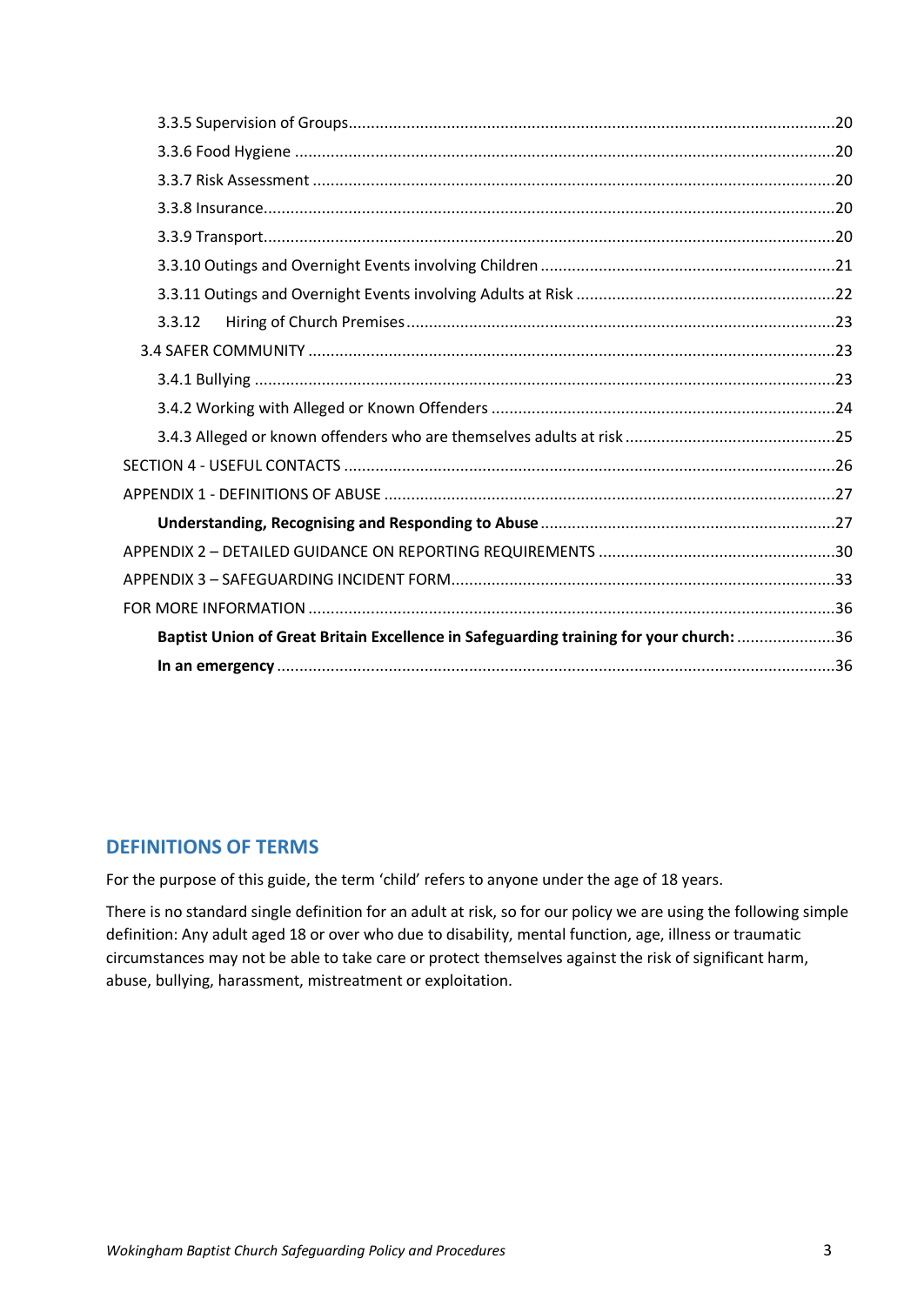# <span id="page-3-0"></span>**SECTION 1 – SAFEGUARDING POLICY STATEMENT**

# **SAFEGUARDING POLICY STATEMENT FOR WOKINGHAM BAPTIST CHURCH**

#### **Our vision**

At Wokingham Baptist Church, we:

- Welcome children and adults at risk into the life of our community
- Run activities for children and adults at risk
- Make our premises available to organisations working with children and adults at risk

#### **Our safeguarding responsibilities**

The church recognises its responsibilities in safeguarding all children, young people and adults at risk, regardless of gender, ethnicity or ability.

As members of this church, we commit ourselves to the nurturing, protection and safekeeping of all associated with the church and will pray for them regularly. In pursuit of this, we commit ourselves to this policy and to the development of sound procedures to ensure we implement our policy well.

### • **Prevention and reporting of abuse**

It is the duty of each church member to help prevent the abuse of children and adults at risk, and the duty of each church member to respond to concerns about the well-being of children and adults at risk. Any abuse disclosed, discovered or suspected will be reported in accordance with our procedures. The church will fully co-operate with any statutory investigation into any suspected abuse linked with the church.

### • **Safer recruitment, support and supervision of workers**

The church will exercise proper care in the selection and appointment of those working with children and adults at risk, whether paid or voluntary. All workers will be provided with appropriate training, support and supervision to promote the safekeeping of children and adults at risk.

### • **Respecting children and adults at risk**

The church will adopt a code of behaviour for all who are appointed to work with children and adults at risk so that all children and adults are shown the respect that is due to them.

### • **Safer working practices**

The church is committed to providing an environment that is as safe as possible for children and adults at risk and will adopt ways of working with them that promote their safety and well-being.

### • **A safer community**

The church is committed to the prevention of bullying. The church will seek to ensure that the behaviour of any individuals who may pose a risk to children, young people and adults at risk in the community of the church is managed appropriately.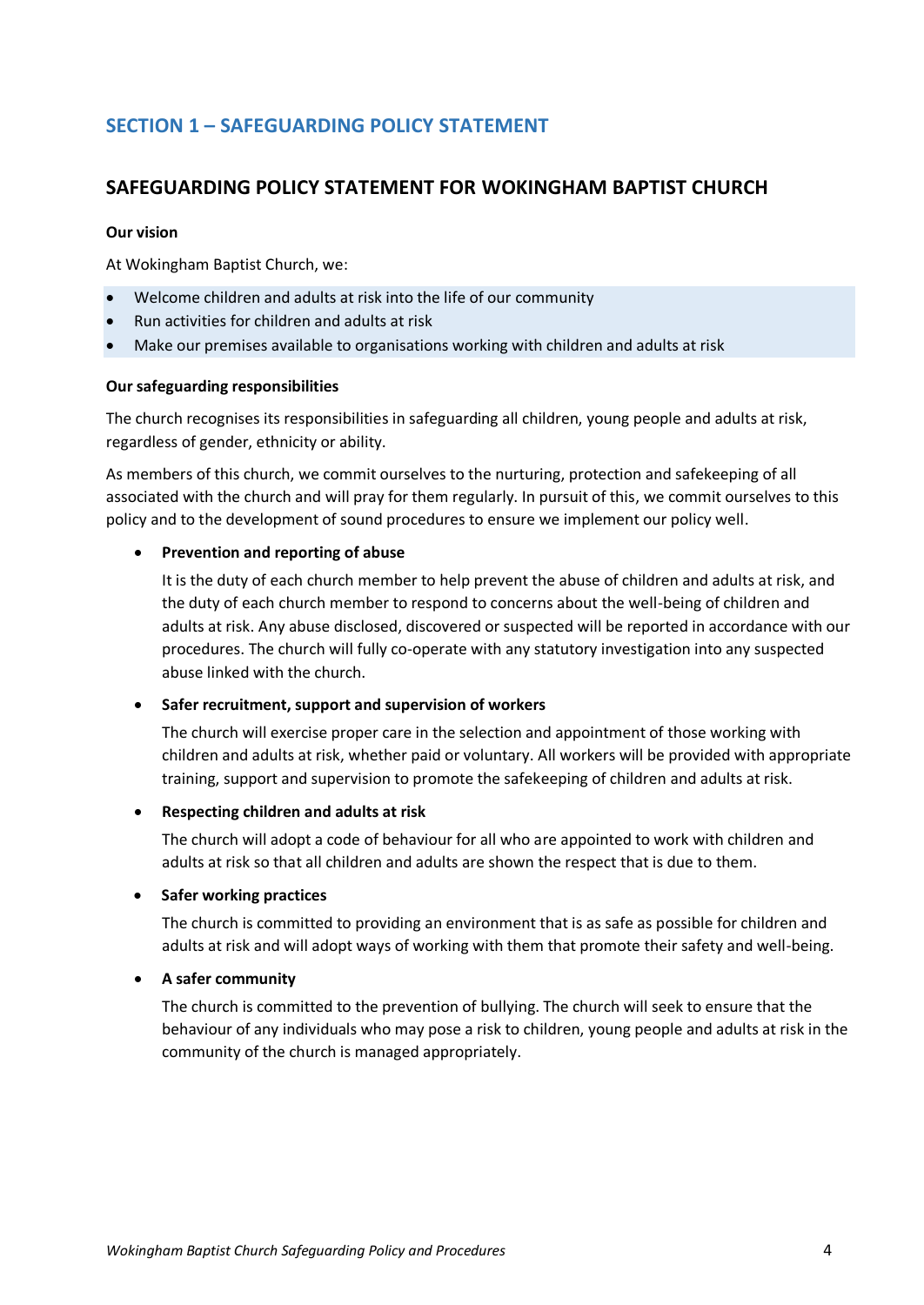### **Safeguarding contact points within our church**

The church has appointed the following individuals to form part of the church safeguarding team:

### **Designated Persons for Safeguarding (DPS)**

They will advise the church on any matters related to the safeguarding of children and adults at risk and take the appropriate action when abuse is disclosed, discovered or suspected.

| Fay Hanniker           | 07729 038003 |
|------------------------|--------------|
| <b>Gary Tuttle</b>     | 07810 868066 |
| <b>Philip Theobald</b> | 07849 318780 |

### **Safeguarding Trustee**

The safeguarding trustee will raise the profile of safeguarding within the church and oversee and monitor the implementation of the safeguarding policy and procedures on behalf of the church trustees.

### Frances Jeffery 07957 159044

Our church ministers are also an important part of the Church Safeguarding Team. Where possible, the Church Safeguarding Team will work together if and when issues arise. However, each person has a responsibility to report allegations of abuse as soon as they are raised.

*Further definitions of these roles can be found in the Baptist Union of Great Britain publications 'Safe to Grow' (2011) & 'Safe to Belong' (2015).*

### **Putting our policy into practice**

- A copy of the safeguarding policy statement will be displayed permanently on the church noticeboard and church office and is available on our church website.
- Each worker with children and/or adults at risk will be given a full copy of the safeguarding policy and procedures and will be asked to sign to confirm that they will follow them.
- A full copy of the policy and procedures will be made available on request to any member of, or other person associated with the church.
- The policy and procedures will be monitored and reviewed annually, and any necessary revisions adopted into the policy and implemented through our procedures.
- The policy statement will be read annually at the May church meeting, together with a report on the outcome of the annual safeguarding review.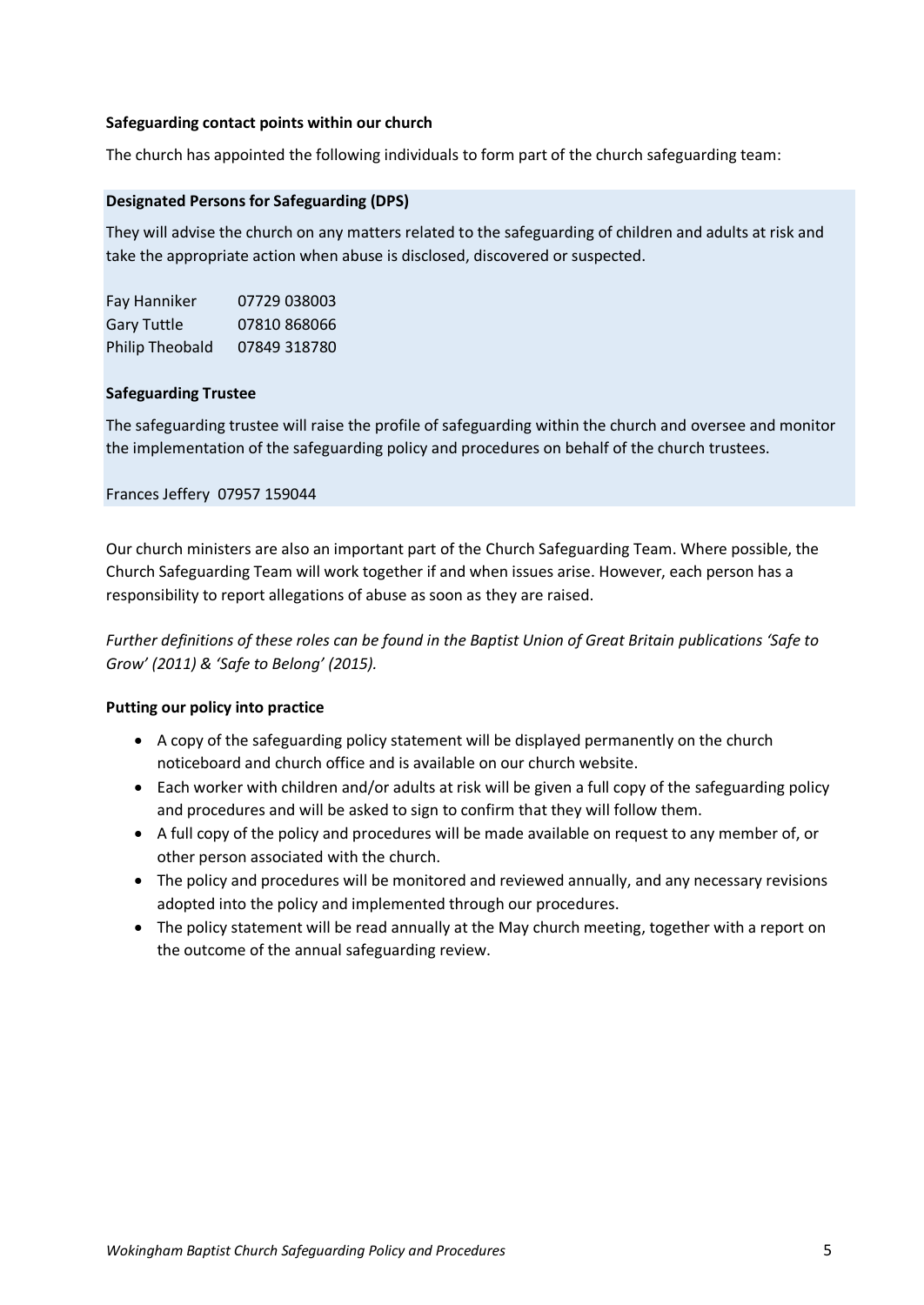# <span id="page-5-0"></span>**SECTION 2 - SAFEGUARDING PROCEDURES**

# <span id="page-5-1"></span>**2.1 PROCEDURE FOR RECOGNISING, RESPONDING TO AND REPORTING ABUSE**

### <span id="page-5-2"></span>**2.1.1 What to do if Abuse is Suspected or Disclosed**

Abuse and neglect are forms of maltreatment of a child or adult at risk. Somebody may abuse or neglect a child or adult by inflicting harm, or by failing to act to prevent harm. Children and adults at risk may be abused in a range of settings, by those known to them or, more rarely, by a stranger. There are many ways in which people suffer abuse. For more information, please see Appendix 1.

Everyone has their part to play in helping to safeguard children and adults at risk within the life of the church:

- If the behaviour of a child or adult at risk gives any cause for concern
- If an allegation is made in any context about a child or adult at risk being harmed
- If the behaviour of any individual towards children or adults at risk causes concern

| <b>WHAT TO DO</b>                                                                                                                                                                                                                                                                                                                                                                                                                                                                                                                                                                                                                                                                                                                                | <b>WHAT NOT TO DO</b>                                                                                                                                                                                                                                                                                                                                                                                                                                                                                                                                                                                                                          |
|--------------------------------------------------------------------------------------------------------------------------------------------------------------------------------------------------------------------------------------------------------------------------------------------------------------------------------------------------------------------------------------------------------------------------------------------------------------------------------------------------------------------------------------------------------------------------------------------------------------------------------------------------------------------------------------------------------------------------------------------------|------------------------------------------------------------------------------------------------------------------------------------------------------------------------------------------------------------------------------------------------------------------------------------------------------------------------------------------------------------------------------------------------------------------------------------------------------------------------------------------------------------------------------------------------------------------------------------------------------------------------------------------------|
| Listen to and acknowledge what is being<br>$\bullet$<br>said.<br>Try to be reassuring & remain calm.<br>Explain clearly what you will do and what<br>will happen next.<br>Try to give them a timescale for when and<br>how you / the DPS will contact them again.<br>Take action - don't ignore the situation.<br>$\bullet$<br>Be supportive.<br>Tell them that:<br>• They were right to tell you;<br>• You are taking what they have said<br>seriously;<br>• It was not their fault;<br>• That you would like to pass this<br>information on to the appropriate<br>people, with their permission;<br>Be open and honest.<br>Give contact details for them to report any<br>$\bullet$<br>further details or ask any questions that<br>may arise. | Do not promise confidentiality.<br>$\bullet$<br>Do not show shock, alarm, disbelief or<br>disapproval.<br>Do not minimise what is being said.<br>Do not ask probing or leading questions, or push<br>for more information.<br>Do not offer false reassurance.<br>Do not delay in contacting the DPS.<br>$\bullet$<br>Do not contact the alleged abuser.<br>$\bullet$<br>Do not investigate the incident any further.<br>Never leave a child or adult at risk waiting to<br>hear from someone without any idea of when or<br>where that may be.<br>Do not pass on information to those who don't<br>need to know; not even for prayer ministry. |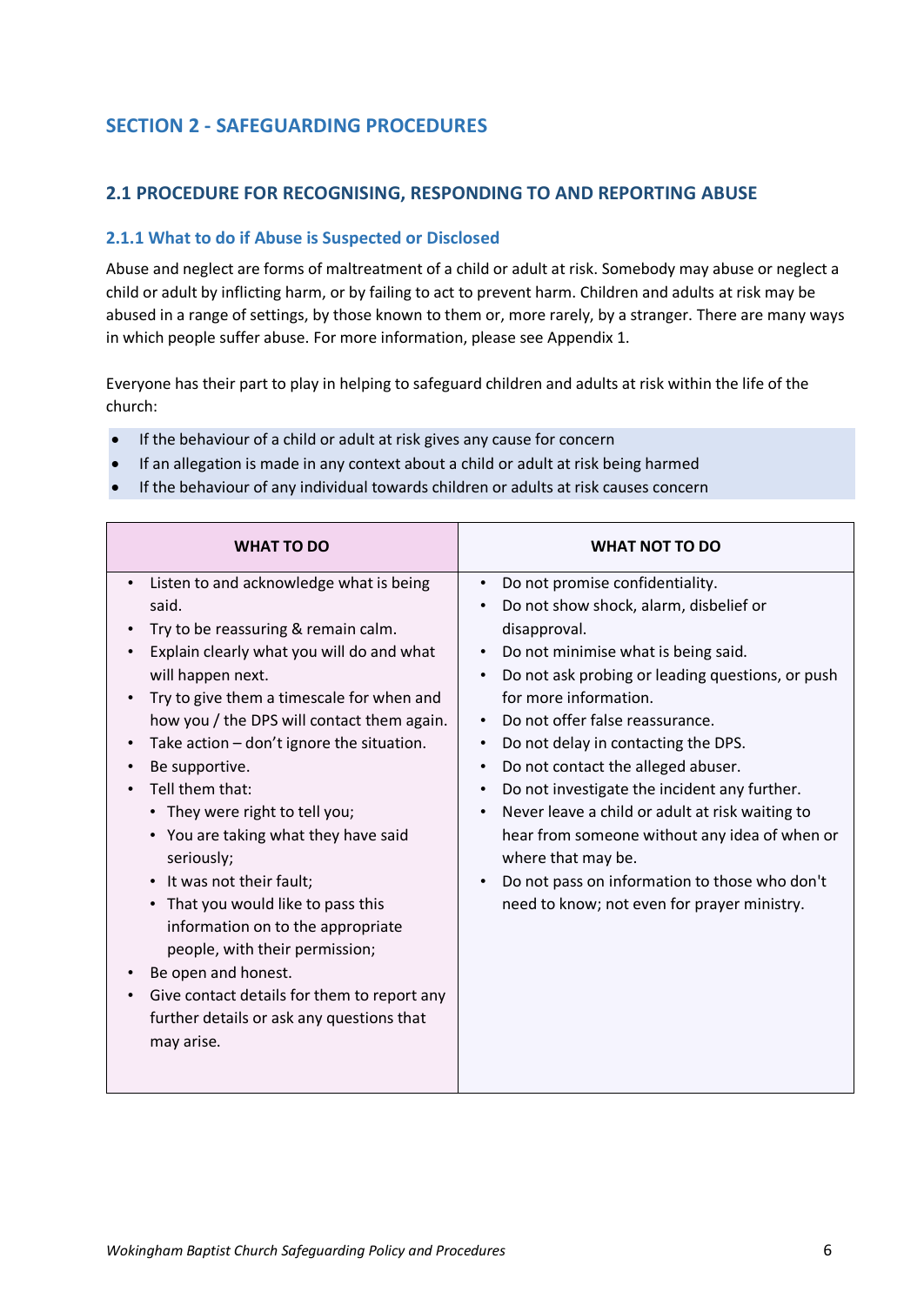### <span id="page-6-0"></span>**2.1.2 Responding to Concerns**

When there are concerns that a child, young person or adult is being abused, the following process must be followed. More detailed information can be found in Appendix 2.



A hand-written record must be made of the concern using a standard incident report form (Appendix 3) and the concern must be passed on to the church DPS within 24 hours.

The written record should: be made as soon as possible after the event; be legible; include the name, date of birth and address of the child or adult at risk; include the nature of any concerns and description of any bruising or injuries that have been noticed; include an exact record of what the child or adult at risk has said, using their own words where possible; include any action taken; be signed and dated; be kept secure and confidential (available only to the DPS and others

The report will be reviewed by the DPS with any other relevant information and a decision will be taken (often in liaison with others) as to what action should follow. See Appendix 2 for examples of possible actions. Any formal referral to the police or Social Services should normally be made within 24 hours of

The Local Baptist Association Safeguarding Contact should be made aware of any referrals to the statutory authorities.

Support should be offered to all parties affected by any safeguarding concerns (this could be the church as a whole, but more specifically victims; alleged perpetrators; children; adults at risk; other family members; church workers; the DPS; Minister; members of the leadership team).

Where formal referrals are made, reports may need to be made to the Disclosure and Barring Service (DBS) and the Charity Commission.

If the DPS is not available, or is implicated in the situation, any reports or concerns should be passed to another member of the church Safeguarding Team.

> **If you think that anyone is in imminent danger of harm, a report should be made immediately to the police by calling 999**.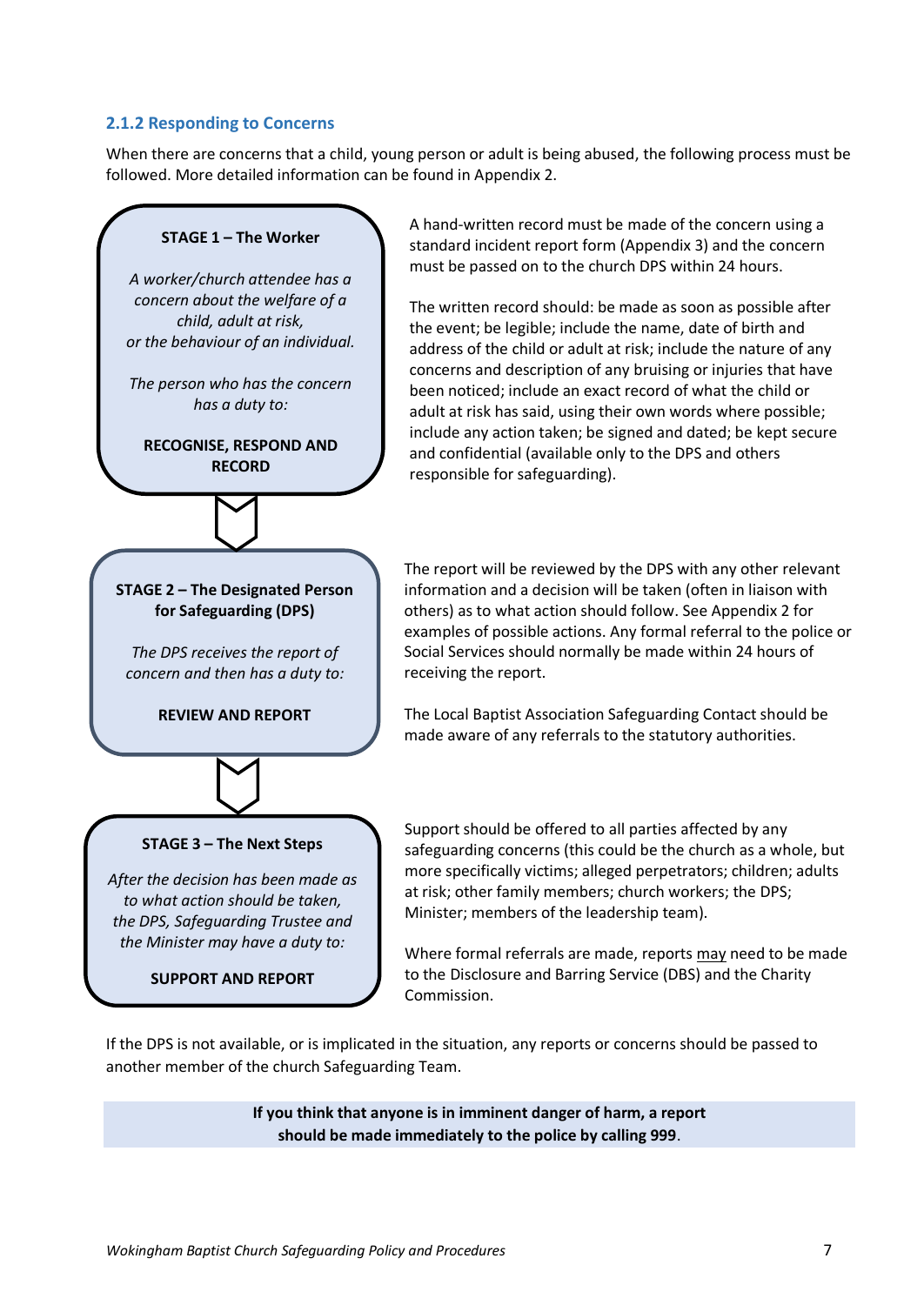# <span id="page-7-0"></span>**2.1.3 Responding to Concerns Raised about Adults at Risk**

When a concern is raised about an adult it should be treated in the same way as a concern about a child i.e. the church worker (paid or voluntary) should:

- 1) **Recognise** that abuse may be taking place
- 2) **Respond** to the concern
- 3) **Record** all the information they have received
- 4) **Report** the concern to the DPS who may, in turn, report it to the statutory authorities

It is not your role to decide whether someone has mental capacity, and is therefore able to make decisions that impact on their safety and well-being. Decisions on mental capacity are best made by professionals with the relevant background information to hand. Always share your concerns with the DPS even if you do not have the consent of the adult to do so – in this instance, make sure the DPS knows that the person concerned has not given consent for the information to be passed on.

The Care Act 2014 provides helpful guidance on these situations:

*"If the adult has the mental capacity to make informed decisions about their safety and they do not want any action to be taken, this does not preclude the sharing of information with relevant professional colleagues. This is to enable professionals to assess the risk of harm and to be confident that the adult is not being unduly influenced, coerced or intimidated and is aware of all the options. This will also enable professionals to check the safety and validity of decisions made. It is good practice to inform the adult that this action is being taken unless doing so would increase the risk of harm".*

The DPS will consider all the information to hand and decide whether it is appropriate for the information to be reported to the statutory authorities (see Appendix 2 for further information). If there are any concerns about an adult's mental capacity, the DPS will contact the Local Authority Adult Safeguarding Team for advice.

### <span id="page-7-1"></span>**2.1.4 Allegations Against Workers**

If you see another worker acting in ways which concern you or might be misconstrued, speak to the DPS about your concerns as soon as you can. This includes the actions or behaviours of those in leadership positions in the church.

Church workers should encourage an atmosphere of mutual accountability, holding each other to the highest standards of safeguarding practice. The following procedure should be followed:

- 1) When an allegation of abuse has been made do not approach the alleged perpetrator about it
- 2) Follow the usual safeguarding procedure: **Recognise, Respond, Record, Report**
- 3) Once the allegation has been reported to the DPS they can liaise with the relevant statutory authority
- 4) Whilst waiting for an outcome from the statutory authorities, the worker about whom concerns have been raised will be supervised as closely as possible, without raising suspicion
- 5) Once the statutory authorities are involved, the church will follow their advice with regard to the next steps to take (for example, suspension of worker, putting a contract in place)
- 6) A written record of all discussions with statutory authorities or other parties should be maintained by the DPS and stored securely and confidentially, where only those directly involved in safeguarding (DPS, Safeguarding Trustee, Minister) can access them.
- 7) No information about the allegation will be shared with people in the church other than those directly involved in safeguarding; not even for prayer purposes.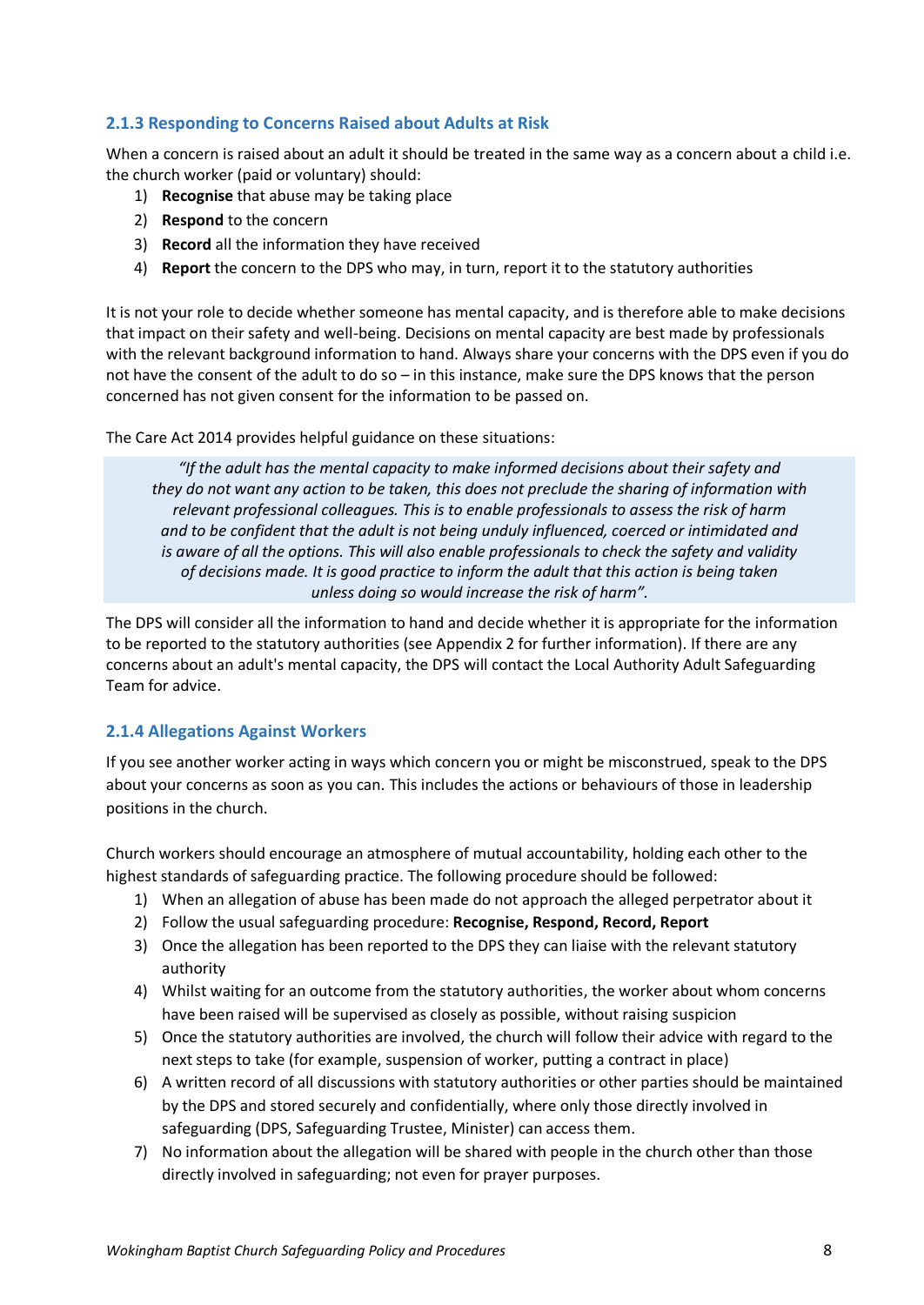The suspension of a worker following an allegation is, by definition, a neutral act. Our priority as a church is to protect children and adults at risk from possible further abuse or from being influenced in any way by the alleged perpetrator.

It may be necessary, for the sake of the child / adult at risk or to satisfy the needs of an investigation, for the alleged perpetrator to worship elsewhere. In such cases the new church DPS will be informed of the reasons for this happening.

### **When concerns are expressed about a Minister**

Any safeguarding concerns involving a Minister should always be reported immediately to the local Baptist Association Safeguarding Contact in addition to following the church's usual procedures. Do not tell the Minister that a concern has been raised about them.

### **When concerns are expressed about the church DPS / Safeguarding Trustee**

Any safeguarding concerns involving the DPS or Safeguarding Trustee should be raised with the Minister. Do not tell the DPS / Safeguarding Trustee that a concern has been raised about them.

# <span id="page-8-0"></span>**2.1.5 Abuse of Trust**

Relationships between children and adults at risk and their church workers can be described as 'relationships of trust'. The worker is someone in whom the child or adult at risk has placed a degree of trust. This may be because the worker has an educational role, is a provider of activities, or is even a significant adult friend. It is not acceptable for a church worker to form a romantic relationship with a child or adult at risk with whom they have a relationship of trust.

While by no means restricted to young leaders, those who are in their early adult years will need to be particularly aware of the need not to abuse their position of trust in their relationships with other young people who are not much younger than themselves.

### <span id="page-8-1"></span>**2.1.6 Allegations Made Against Children and Adults at Risk**

Children and young people are by nature curious about the opposite sex. However, where a child is in a position of power, has responsibility over another child (as in a babysitting arrangement) and abuses that trust through some sexual activity, then this is abusive. Where one child introduces another child to ageinappropriate sexual activity or forces themselves onto a child, this is abusive. Such situations will be taken as seriously as if an adult were involved, because the effects on the child victim can be as great.

When such an instance occurs, they are investigated by the statutory authorities in the same way as if an adult were involved, though it is likely that the perpetrator would also be regarded as a victim in their own right, as they may have also been abused. It cannot be assumed that young people will grow out of this type of behaviour, as most adult sex offenders started abusing in their teens or even younger. Allegations against adults at risk will be investigated by the statutory authorities. If the alleged perpetrator is unable to understand the significance of questions put to them or their replies, they can access support from an 'appropriate' adult whilst they are being questioned. This role can be filled by a range of people, such as a family member, carer, social worker, etc. In court, adults at risk may be allowed to be assisted by an intermediary or give evidence through a live link.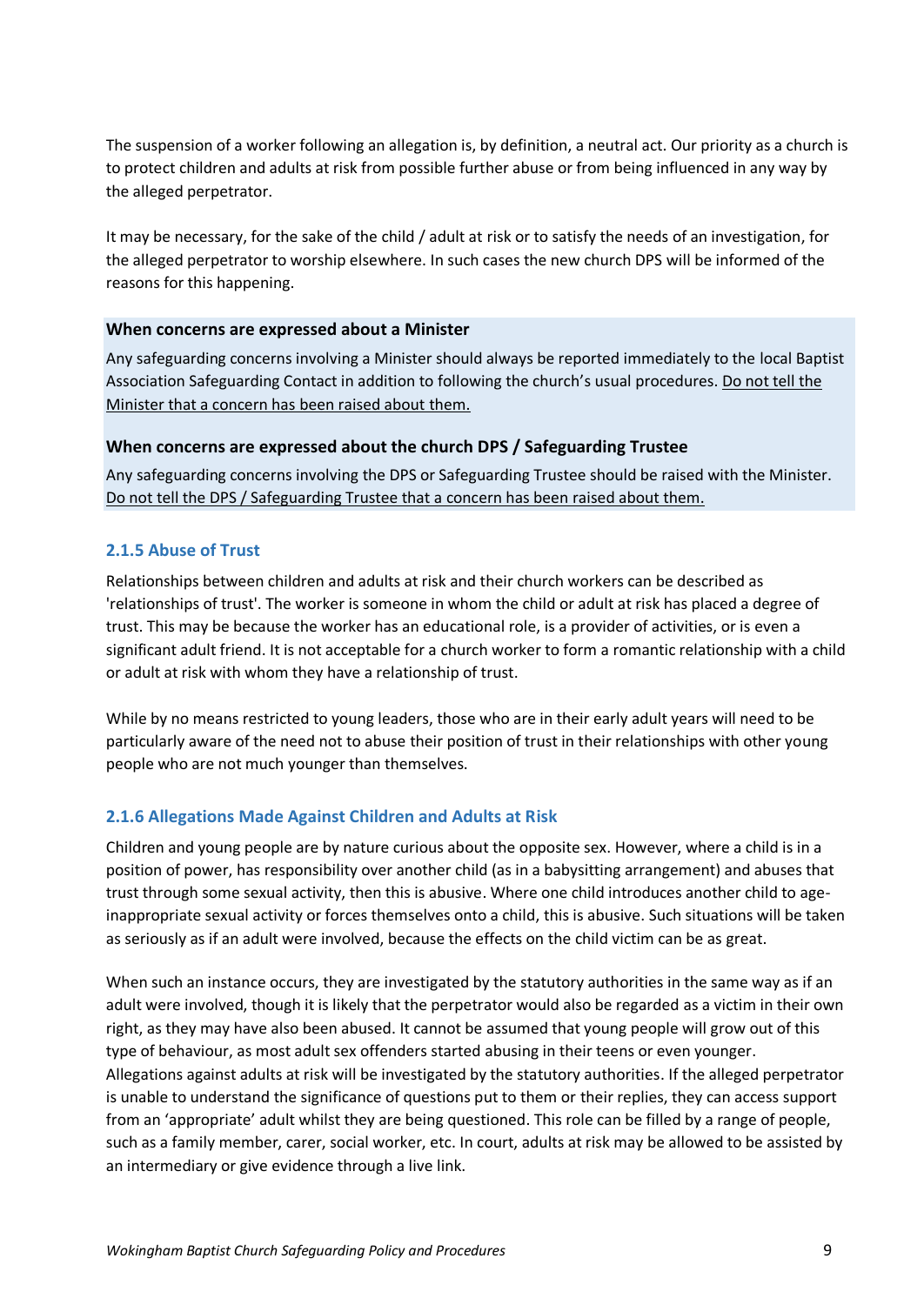When an allegation is made against a child or adult at risk the following procedure should be followed:

- 1) Do not approach the person about whom the allegation has been made or their parents / carers
- 2) Follow the church's safeguarding procedure: **Recognise, Respond, Record, Report**
- 3) Seek advice from the DPS, who will speak to the police or social services about when to inform a parent. The DPS will also seek advice about what steps need to be taken to ensure the needs of both the victim and alleged perpetrator are met; this may include placing the child or adult at risk on a Safeguarding Contract or equivalent (see section 3.4: Safer Community / Working with Alleged or Known Offenders)
- 4) Make sure there is pastoral support in place for the child or adult at risk throughout the process involved.

# <span id="page-9-0"></span>**2.1.7 Pastoral Care**

### **Following an allegation / suspicion**

When an allegation/suspicion arises in the church, a period of investigation will follow, which will be stressful for all involved. The church will ensure that one person is responsible for dealing with the authorities, another offers support to the victim/s and their family, and another gives pastoral care to the alleged perpetrator, without compromising the alleged victims or their families. It may be necessary to appoint other people to support the families involved.

Where a statutory investigation is under way, this support will be provided with the knowledge of the statutory authority involved.

Where the perpetrator accepts some responsibility, they will be encouraged to seek specialised interventions/treatment to reduce the risk of re-offending. This may only be appropriate once the investigation and legal processes have been completed.

### **Supporting those who have experienced abuse**

As a church, we are committed to caring for those who have experienced abuse and refer to the Baptist Union of Great Britain *Supporting Those who have Experienced Abuse* guide to ensure that we adhere to a model of best practice.

We recognise it is important that those who have experienced abuse:

- Are accepted for who they are, without being made to forgive or being put into a position of feeling guilty and responsible for what happened to them.
- Know that God loves them unconditionally, and that nothing can or will change this truth.
- Can be confident that those in the church community who know about the abuse are with them on their journey – no matter how long or difficult that journey may be.

It may be necessary to signpost individuals to specialist support. The DPS has a list of relevant local information and contacts, ready for anyone who may need it.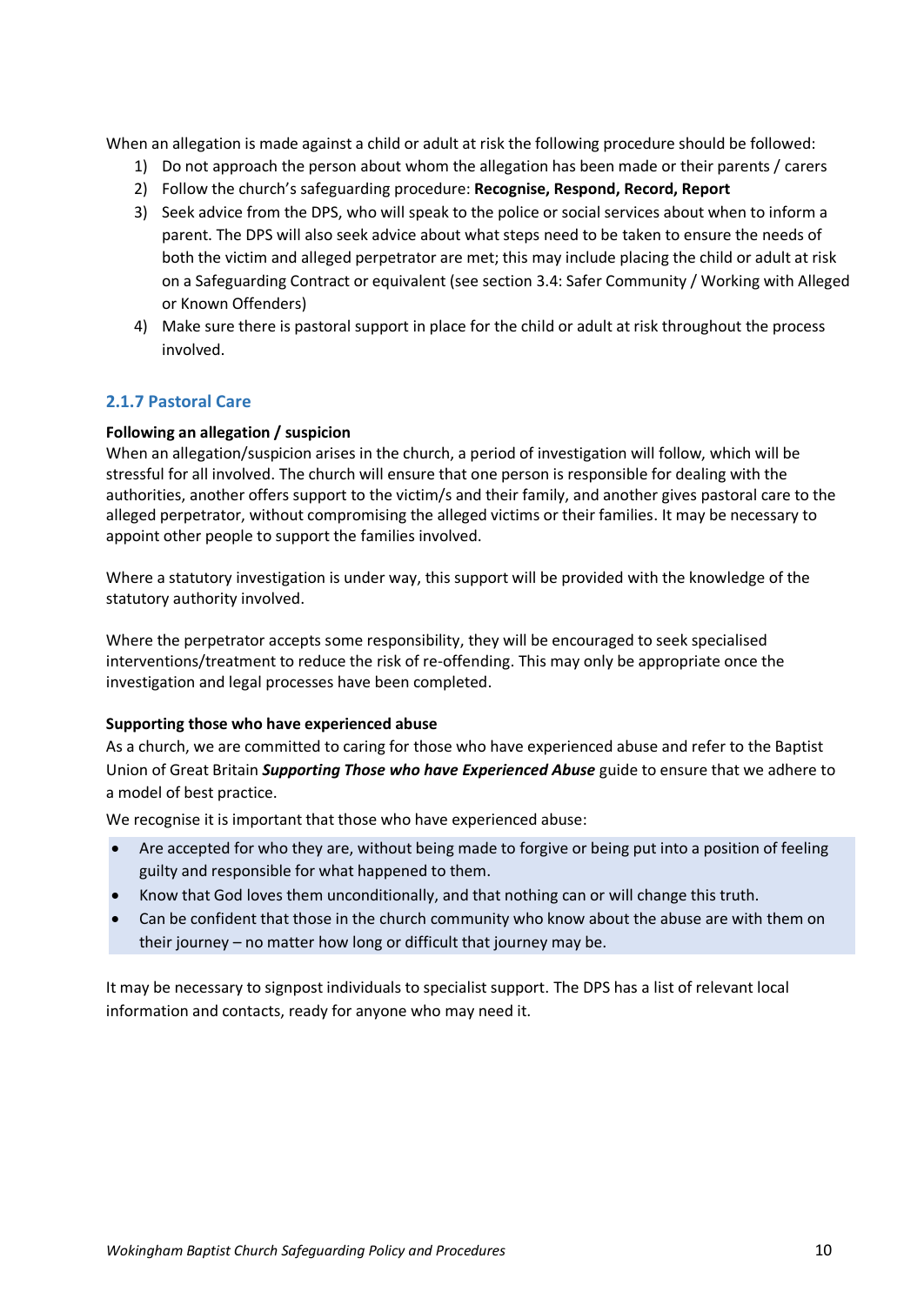# <span id="page-10-0"></span>**2.2 SAFER RECRUITMENT**

As a church, we are committed to safer recruitment practices. When recruiting both paid and volunteer church workers, the following process will be applied:

- 1) We will develop a clear role profile, person specification and application form;
- 2) When advertising a role which involves working with children or adults at risk we will make it clear that any appointment is subject to a DBS check;
- 3) All applicants will be asked to complete an application form and include the names of two referees;
- 4) Shortlisting of applicants will be carried out by at least two people, including the line manager or group leader directly overseeing the role being recruited for;
- 5) Interviews will be carried out by at least two people, including the line manager or group leader;
- 6) References, a Self Disclosure Form and an enhanced DBS check must be completed satisfactorily before the appointed person starts in their role.

Note: Under the Criminal Justice and Court Services Act 2000, it is an offence for anyone disqualified from working with children or adults at risk to knowingly apply, accept or offer to work with children or adults at risk. It is also a criminal offence to knowingly offer work with children or adults at risk to an individual who is so disqualified or to knowingly allow such an individual to continue to work with children or adults at risk.

### **Additional checks for paid workers**

In addition to the above checks which should be completed for both paid and volunteer church workers, an applicant's UK residency status and/ or right to work in the UK will be checked when recruiting for a paid role.

### **References**

Formal written references will be requested, ideally in the form of at least one professional and one personal reference

### **Appointment and Supervision**

The church's safeguarding policy and procedures will be discussed with the applicant and they will be required to sign their agreement to adhere to them. All workers will have a role description and clear lines of accountability to a leader and the leadership team.

Paid workers will also have an assigned supervisor whom they will meet with regularly to discuss work and address any issues or areas of concern. There will be a probationary period of six months in the role before any paid appointment is confirmed.

There will also be regular team meetings to review procedures, share concerns and identify other matters that may need clarification and guidance.

### **Training**

It is important that all workers understand our church's agreed safeguarding procedures and attend Baptist Union of Great Britain Excellence in Safeguarding training at least once every four years. Where a worker is successfully recruited but has not yet been able to attend the training, they will be given a copy of the Baptist Union of Great Britain's *Gateway to Level 2 Excellence in Safeguarding* booklet and asked to complete the relevant sections. Additional specialist training will also be arranged where needed, for example, in First Aid.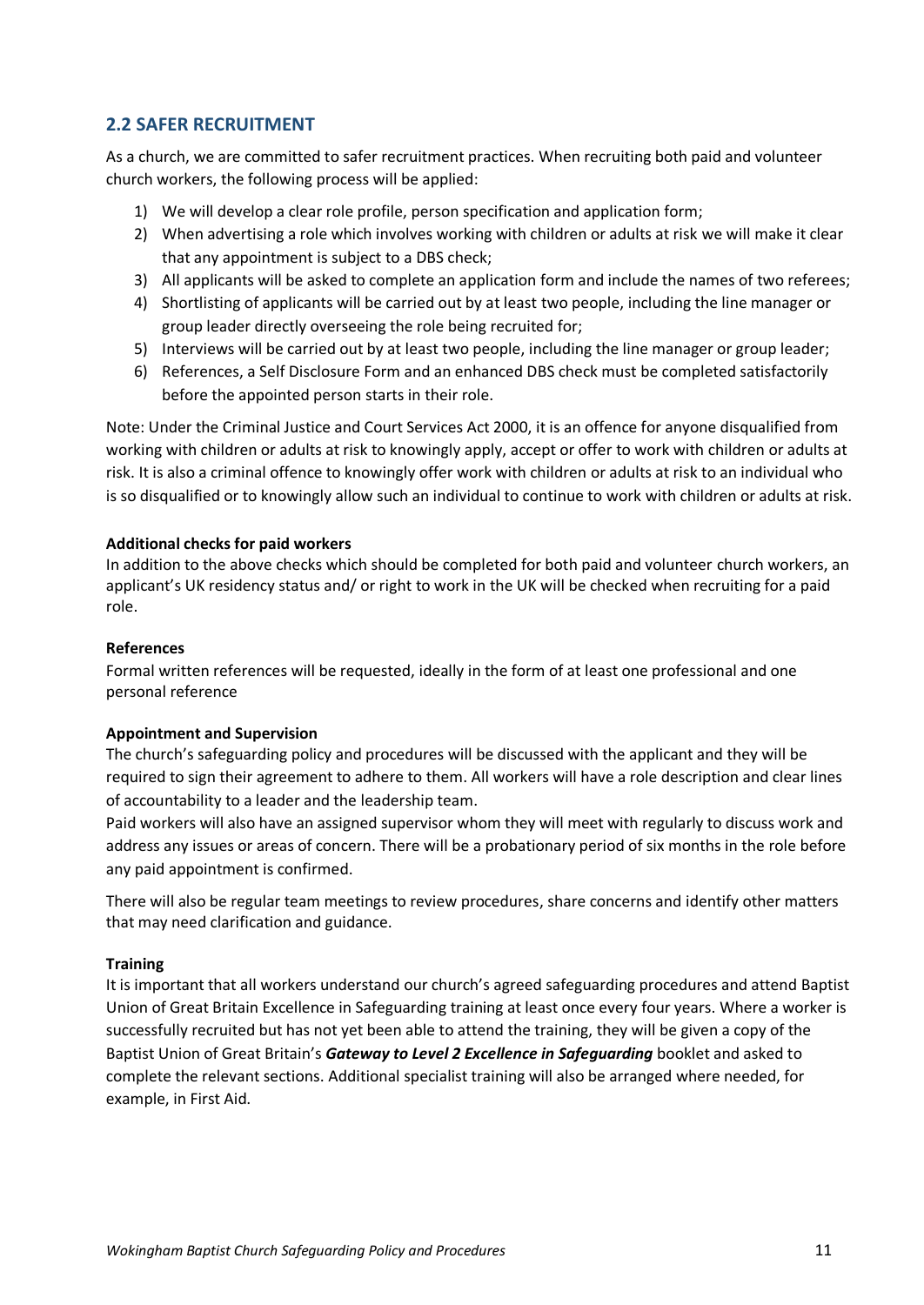### **Young leaders under 18 years of age**

In law, young leaders under the age of 18 are children and cannot be treated as adult members of a team. Training and mentoring will be given to ensure that they are helped to develop and hone their skills, attitudes and experience. Young leaders must always be closely supervised by an adult leader and never given sole responsibility for a group of children. When considering ratios of staff to children, young leaders need to be counted as children, not leaders. The safeguarding procedures apply to a young leader just as they do to any other person. Parent / carer permission needs to be sought for young leaders just as you would for any other person under 18 years of age.

# <span id="page-11-0"></span>**2.3 SAFER BEHAVIOUR**

The church has a code of behaviour for all those working with children and/or adults at risk so that everyone is shown the respect that is due to them:

- Treat everyone with dignity and respect.
- Use age and ability appropriate language and tone of voice. Be aware of your body language and the effect you are having on the child or adult at risk.
- Listen well to everyone. Be careful not to assume you know what a child or adult at risk is thinking or feeling. Listen to what is being spoken and how it is said. At the same time, observe the individual's body language to better understand what is being said.
- Be aware of any physical contact you may have with a child or adult at risk and record it when necessary. For instance, if you need to stop a fight, administer First Aid, give a hug to someone in distress, or protect yourself or others from danger.
- Do not make sexually suggestive comments about or to a child or adult at risk, even in 'fun'.
- Do not scapegoat, belittle, ridicule or reject a child or adult at risk.
- Keep a record of any significant incidents or concerns on a Safeguarding Incident Form (see Appendix 3). Enter the names of all those present and anything of note which you observe, e.g. details of any fights broken up by the workers, allegations made, etc. All workers who witnessed the incident, overheard it or responded in any way should record the details and sign and date the form.

Specific considerations when working with children:

- Do not invade the privacy of children when they are using the toilet or showering
- The level of assistance with personal care (e.g. toileting) must be appropriate and related to the age of the child, whilst also accepting that some children have special needs.
- Avoid rough games involving physical contact between a worker and a child
- Avoid sexually provocative games
- When it is necessary to discipline children, this should be done without using physical punishment. There may, however, on the rare occasion be circumstances where a child needs to be restrained in order to protect them or a third person. In such a situation please keep a record as described in the last bullet point in blue box above – i.e. using Appendix 3 and inform a DPS.
- Only invite children and young people to your home, or on trips, in groups and always make sure that another worker is present.
- Notify the DPS of any children's trips which take place in the name of the church. Parental permission must always be sought.
- Do not give lifts to children or young people on your own. Ensure that if transporting children as part of your church role, you have the correct insurance cover in place as well as parental permission.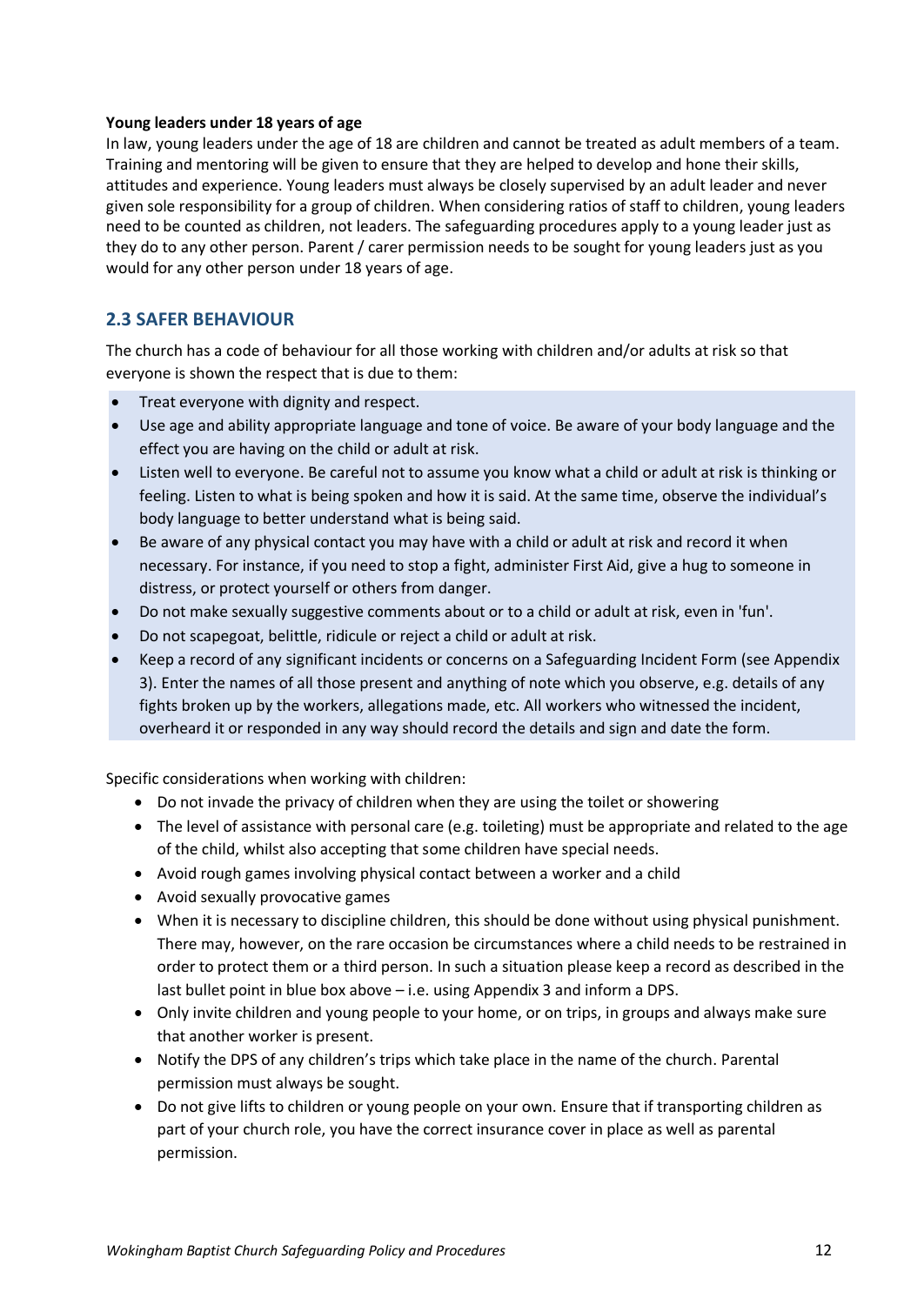• No person under 18 years of age should be left in sole charge of any children of any age. Nor should children or young people attending a group be left alone at any time.

No one should normally be left working alone with children, young people or adults at risk, but should instead work as part of a team. If there are insufficient leaders for groups:

- Internal doors should be left open.
- At least two people should be present before external doors are opened for an event.
- Consider whether you could combine groups together or rearrange planned activities.
- Reconsider whether you can run the group safely, carrying out a Risk Assessment to record your findings.

If workers do find themselves on their own with children or adults at risk, they should:

- Assess the risk of sending the child or adult at risk home.
- Phone another team member and let them know the situation.
- Train additional leaders as soon as possible.

If a child or adult at risk wants to talk on a one-to-one basis you should make sure that:

- You try to hold the conversation in a corner of a room where other people are present.
- You leave the door open if you are in a room on your own.
- Another team member knows where you are.

Consideration should be given to how many workers should be involved with the group and whether they should be male or female workers, or both. See section 3.11 for recommended ratios. The only adults allowed to participate in children's and adult at risk activities are those safely appointed and appropriately trained. The leader of the activity should be aware of any other adults who are in the building whilst the activity is running.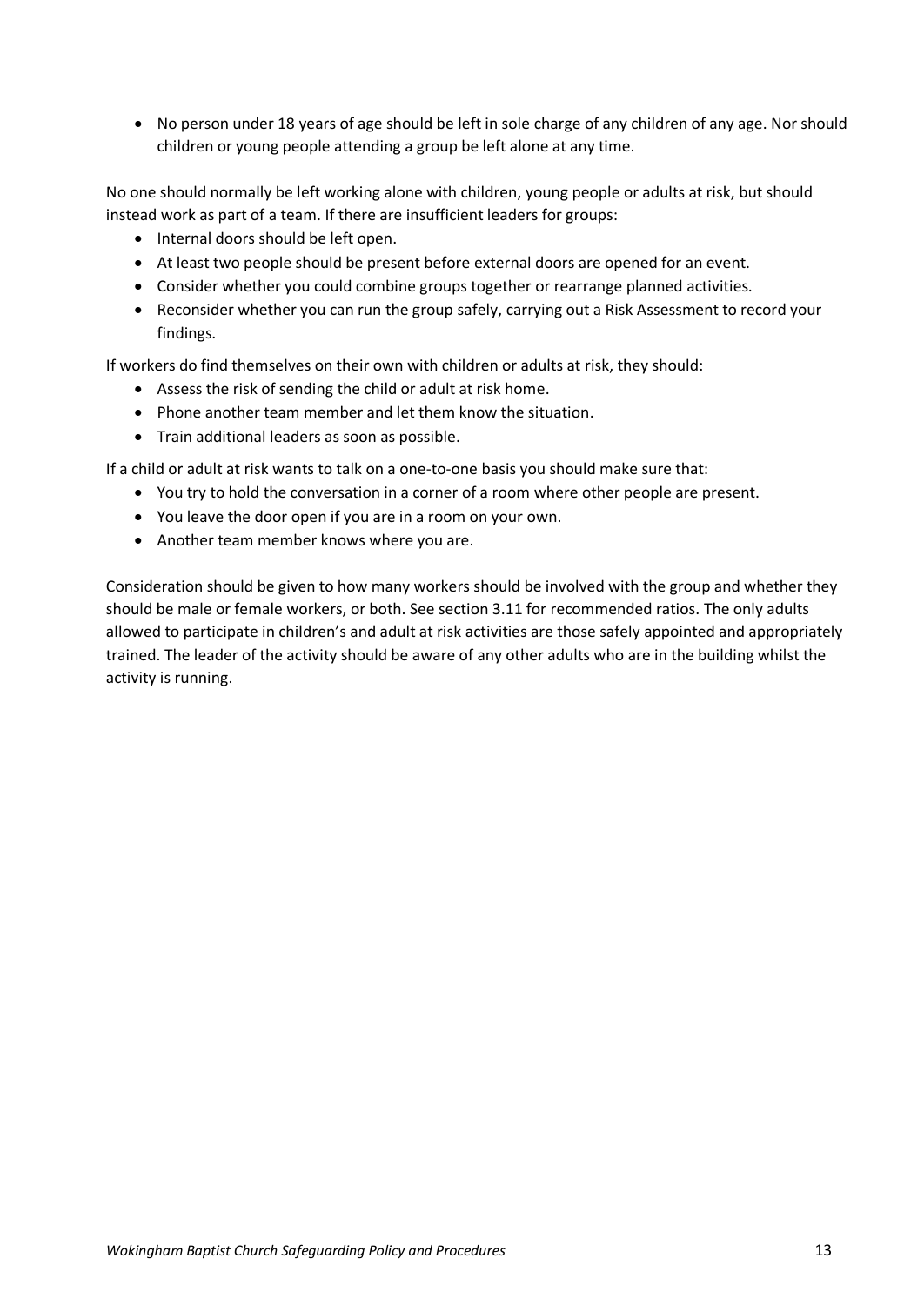# <span id="page-13-0"></span>**SECTION 3 - BEST PRACTICE GUIDELINES**

The church is in an amazing position in society, with the opportunity to minister to individuals from the whole community, from the very young to the very old. **These best practice guidelines are in place to help those working on behalf of the church to do it well, prioritising the safety and well-being of those they are working with.** Whilst this section is divided into adults and children, some aspects of good practice will overlap.

# <span id="page-13-1"></span>**3.1 – WORKING WITH CHILDREN**

# <span id="page-13-2"></span>**3.1.1 Ratios**

When working with children the following recommended minimum ratios of workers to children apply:

| <b>Age range</b>  | <b>Recommended minimum ratio for</b><br><b>INDOOR activities</b>                                                                       | <b>Recommended minimum ratio for</b><br><b>OUTDOOR activities</b>                                                         |
|-------------------|----------------------------------------------------------------------------------------------------------------------------------------|---------------------------------------------------------------------------------------------------------------------------|
| $0 - 2$ years     | $1:3$ (minimum 2)                                                                                                                      | $1:3$ (minimum 2)                                                                                                         |
| 3 years           | $1:4$ (minimum 2)                                                                                                                      | $1:4$ (minimum 2)                                                                                                         |
| $4 - 7$ years     | $1:8$ (minimum 2)                                                                                                                      | $1:6$ (minimum 2)                                                                                                         |
| $8 - 12$ years    | 1 adult for the first 8 children, with<br>an extra adult for every 10 additional<br>children (preferably one adult of<br>each gender). | 2 adults for up to 15 children (preferably<br>one of each gender) with an extra adult for<br>every 8 additional children  |
| 13 years and over | 2 adults for up to 20 children<br>(preferably one of each gender) with<br>an extra adult for every 10 additional<br>children           | 2 adults for up to 20 children (preferably<br>one of each gender) with an extra adult for<br>every 10 additional children |

This does not take into account special circumstances such as behavioural issues, developmental issues, disability and so on, which may mean an increase to the recommended ratios. In calculating the ratios of workers to children, young leaders who are under the age of 18 should be counted as one of the children, not one of the workers.

### <span id="page-13-3"></span>**3.1.2 Children with Special Needs**

Children and young people who have a disability can be at greater risk of abuse. They will often require more help with personal care, such as washing, dressing, toileting, feeding, mobility, etc, and may have limited understanding and behave in a non-age-appropriate way. It is good practice to speak with the parents/carers of children/young people with special needs and find out from them how best to assist the child or young person.

### <span id="page-13-4"></span>**3.1.3 Visiting Children or Young People at Home**

It is unlikely that workers will need to make pastoral visits to children and their families at home on behalf of the church. If a situation occurs where it is needed then it should be done in pairs, and with the prior agreement of the Minister.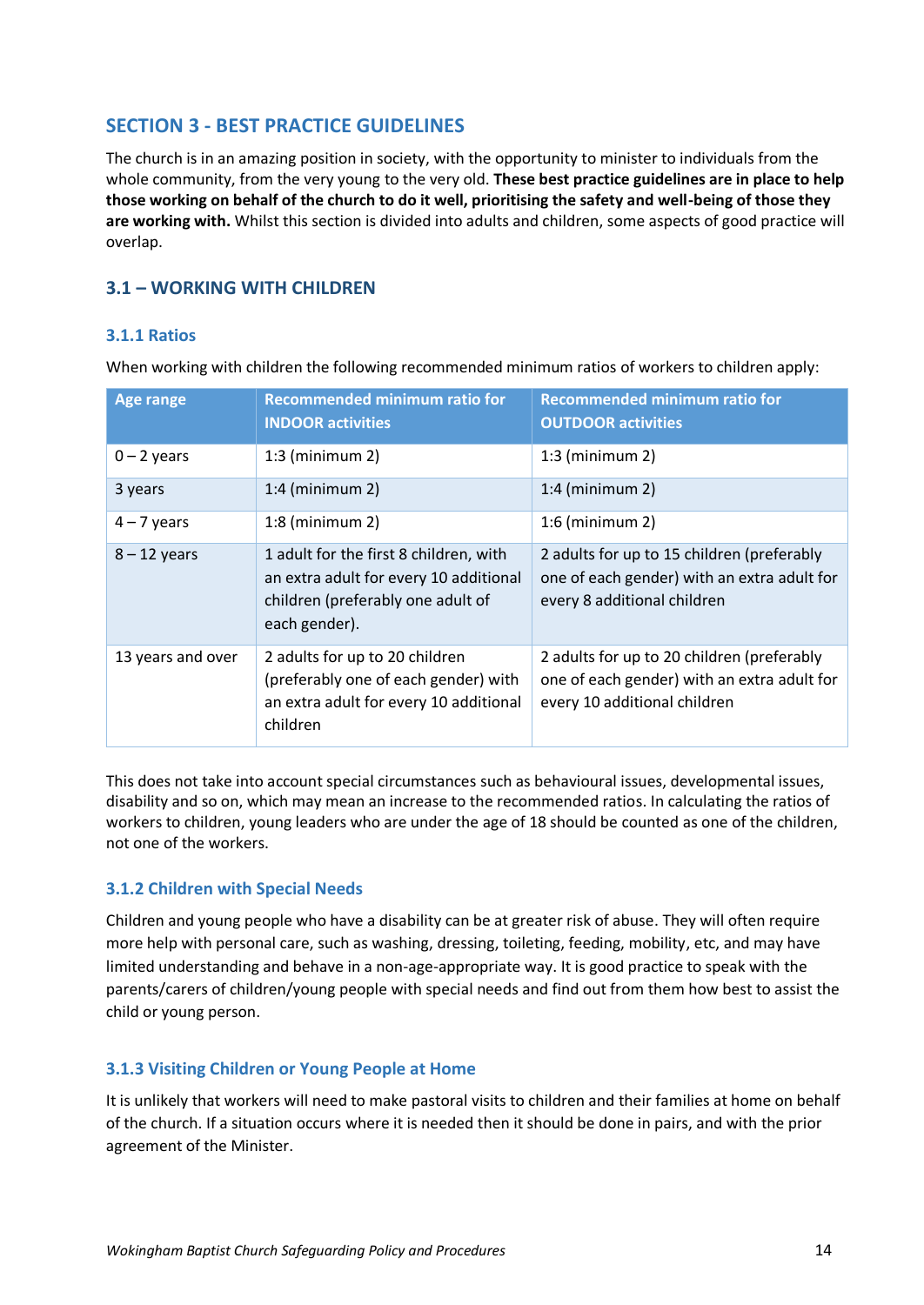# <span id="page-14-0"></span>**3.1.4 Children with no adult supervision**

When children turn up to and want to join in with church activities without the knowledge of their parents/carers, workers will:

- Welcome the child and try to establish their name, age, address and telephone number.
- Record their visit in a register.
- Ask the child if a parent/carer is aware of where they are. Where possible, phone and make contact.
- Without interrogating the child, find out as soon as possible whether they have any specific needs (e.g. medication) so that you can respond appropriately in an emergency.
- Give the child a consent form and explain it needs to be filled in and brought back next time.

# <span id="page-14-1"></span>**3.1.5 Mentoring**

If a worker is working with a young person as part of the recognised church mentoring programme:

- The parents of all young people involved in mentoring are required to sign a letter to say they are aware that the mentoring is happening and who it is with.
- Mentoring meetings should only be held in agreed places and should be in view of other people.
- A mentoring meeting should have an agreed start and end- time and someone should be aware that a meeting is taking place and where it is being held.
- A basic record should be kept of dates of significant meetings and any text messages or emails.
- Appropriate boundaries should be put in place in regard to times and demand, e.g. not phoning or texting late at night, etc.
- A written record should be kept of issues/decisions discussed at meetings.

# <span id="page-14-2"></span>**3.1.6 Peer Group Activities for Young People**

All youth activities will be overseen by named adults who have been selected in accordance with safer recruitment procedures. It is accepted that groups aged 16+ may benefit from being led and run by peers. In this situation, adult leaders will contribute to programme planning and reviews and will always be present to oversee any peer-led activities taking place.

# <span id="page-14-3"></span>**3.1.7 Physical Contact**

- Keep everything public. A hug within a group context is very different from one behind closed doors.
- Touch should be related to the child's needs, not the worker's.
- Touch should be age-appropriate and generally initiated by the child rather than the worker.
- Workers should avoid any physical activity that is, or may be thought to be, sexually stimulating to the adult or the child.
- Children are entitled to privacy to ensure their personal dignity.
- Children have the right to decide how much physical contact they have with others, except in exceptional circumstances such as when they need medical attention.
- When giving first aid (or applying sun cream, etc), workers should encourage the child to do what they can manage themselves but consider the child's best interests and give appropriate help where necessary.
- Team members should monitor one another in the area of physical contact. They should help each other by constructively challenging anything which could be misunderstood or misconstrued.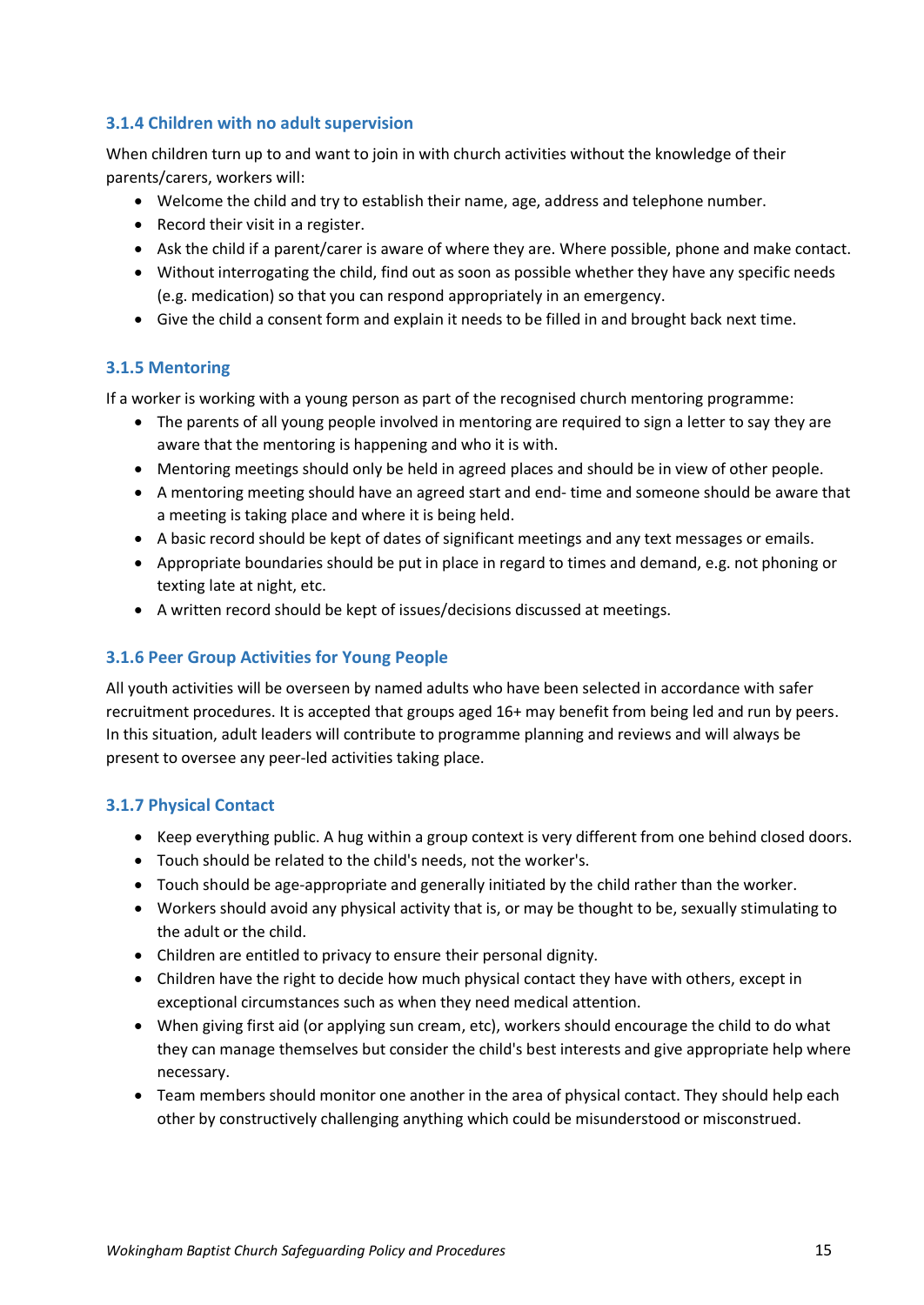# <span id="page-15-0"></span>**3.1.8 Electronic Communications - Cyber Safety**

### **Modern Technologies and Safe Communication**

A worker's role description will include an acknowledgement and approval of technologies such as email, social networking and mobile phone communications as a legitimate means of communicating with young people. It should also include the expectations of the church in relation to their use. On the general consent form, parents/carers sign to agree that the young person can receive such communications.

Young people also need to be aware of the protocols that workers follow in relation to electronic communications. It is important to remember that as well as the parent/carer, young people have a right to decide whether they want a worker to have their contact details and should not be pressurised otherwise.

It is not appropriate to use these communication methods with children aged 11 years and younger. For more information on cyber safety, please refer to the Baptist Union of Great Britain *Cyber Safety Guide*, which can be found on their website.

### **Email**

Email should be limited to sharing generic information, for example, to remind young people about meetings. If email is being used, workers will ensure that they are accountable by copying each message to a designated email address. It is important workers use clear and unambiguous language to reduce the risk of misinterpretation, for example, avoiding inappropriate terms such as 'love' when ending an email.

### **Communicating using Instant Messaging (e.g. Snapchat, WhatsApp, Instagram)**

Instant messaging should be kept to an absolute minimum. Workers should save significant conversations and keep a log stating with whom and when they communicated. Note that the recommended age for WhatsApp is 16+.

### **Mobile Phones**

Workers need to take care in using mobile phones to communicate with young people:

- Mobile phone use should primarily be for the purposes of information sharing.
- Workers should keep a log of significant conversations/texts.
- Any texts or conversations that raise concerns should be passed on to the worker's supervisor.
- Workers should use clear language and should not use abbreviations like 'lol' which could mean 'laugh out loud' or 'lots of love'.
- Workers should not take photos of children, young people or adults at risk unless permission is sought in advance and should not store such photos on personal phones.

### **Social Networking**

- Workers should have a site that is used solely for children's / youth work communications and is totally separate from their own personal site. This is to ensure that all communication with children and young people is kept within public domains.
- Workers should not send private messages to children on social networks. Workers should ensure that all communications are transparent and open to scrutiny.
- Workers should not accept 'friend' or 'following' requests from children on their personal site, nor seek to be 'friends' or a 'follower' of any child known to them in a church context.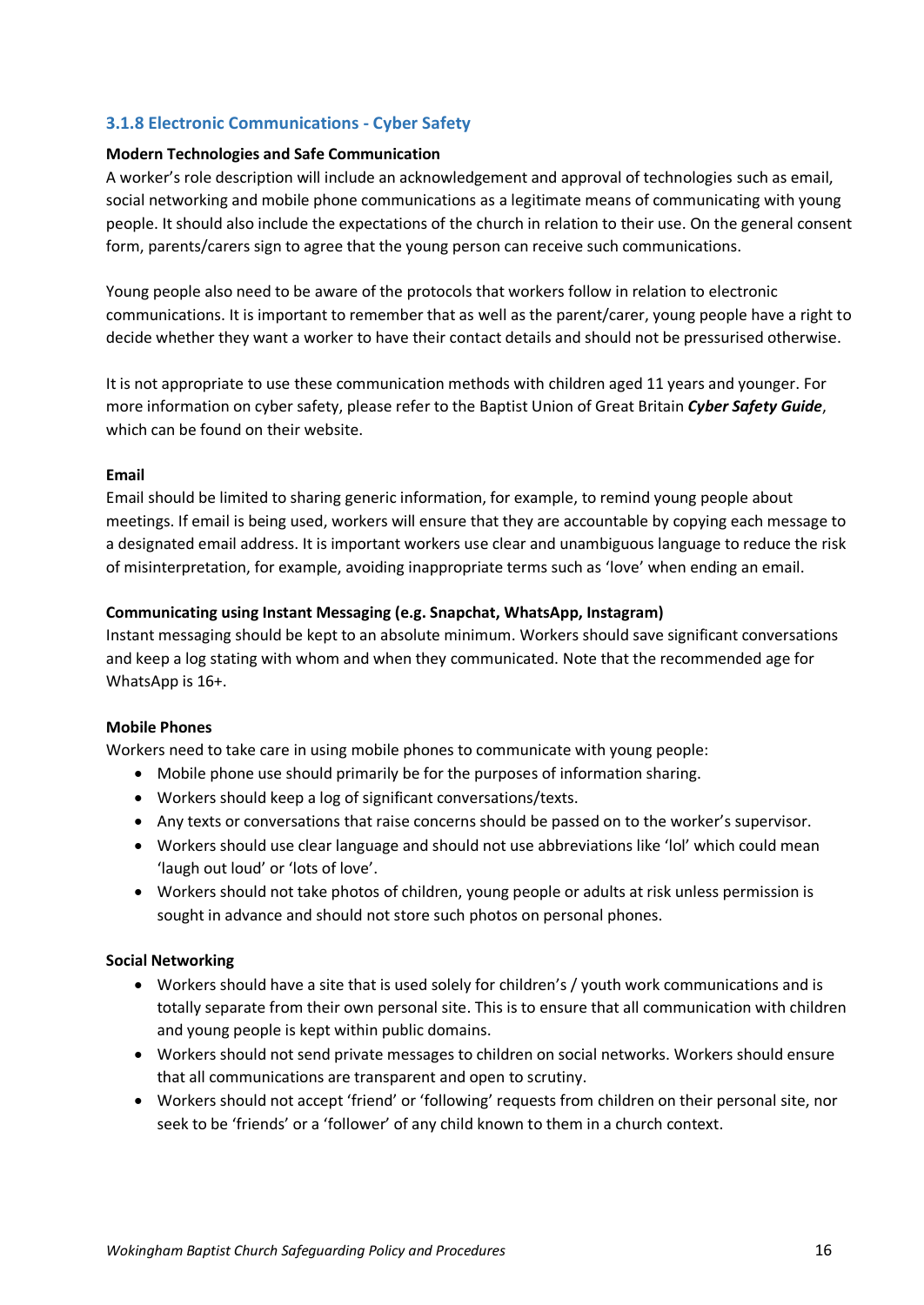### **Taking Videos and Photographs of Children**

Since the introduction of the Data Protection Act in 1998, churches must be very careful if they use still or moving images of clearly identifiable people. There are several issues to be aware of:

- Permission must be obtained, via the consent form, of all children who will appear in a photograph or video before the photograph is taken or footage recorded. If a service is being live streamed or recorded for YouTube or any other public platform, parental permission must be obtained before a child or young person appears on screen. The only exception to this might be if volunteers are invited to come to any part of the church that is covered by the screen during a service. In this instance it is the responsibility of the leader of the service to remind the congregation that filming is in progress so should anyone not want their child's identity known can take appropriate action.
- It must be made clear why that person's image is being used, what you will be using it for, and who might want to look at the pictures.
- If images are being taken at an event attended by large crowds, such as a sports event, this is regarded as a public area and permission from a crowd is not necessary.
- Many uses of photographs are not covered by the Data Protection Act 1998, including all photographs and video recordings made for personal use, such as a parent/carer taking photographs at school sports days or videoing a church nativity play.
- Children and young people under the age of 18 should not be identified by surname or other personal details, including email, postal address or telephone number.
- When using photographs of children and young people, it is preferable to use group pictures.

# <span id="page-16-0"></span>**3.2 WORKING WITH ADULTS AT RISK**

### <span id="page-16-1"></span>**3.2.1 Premises**

The church building will be made as accessible as possible to all people. Any restrictions to access, visibility, audibility, toilet facilities, lighting or heating will be addressed wherever possible, and where necessary, aids and adaptations put in place.

### <span id="page-16-2"></span>**3.2.2 Language**

Every effort will be taken to use appropriate language and suitable vocabulary, enabling the greatest level of inclusivity and accessibility. We will be mindful of the language used within worship and the language used to describe people (such as derogatory words focusing on aspects of someone's disability, race or sexuality rather than the person themselves).

### <span id="page-16-3"></span>**3.2.3 Worship**

In all worship services, we will consider the varied requirements of our congregation and try to be as inclusive as possible, by:

- Providing some copies of large print type for all printed materials
- Speakers always facing the congregation and not covering their mouths when talking, enabling those who rely on lip-reading
- Describing what is being presented on a screen for those who cannot see it clearly
- Using inclusive language
- Using a variety of liturgy and resources to cater for different levels of understanding
- Using a microphone during times of open prayer so that all can hear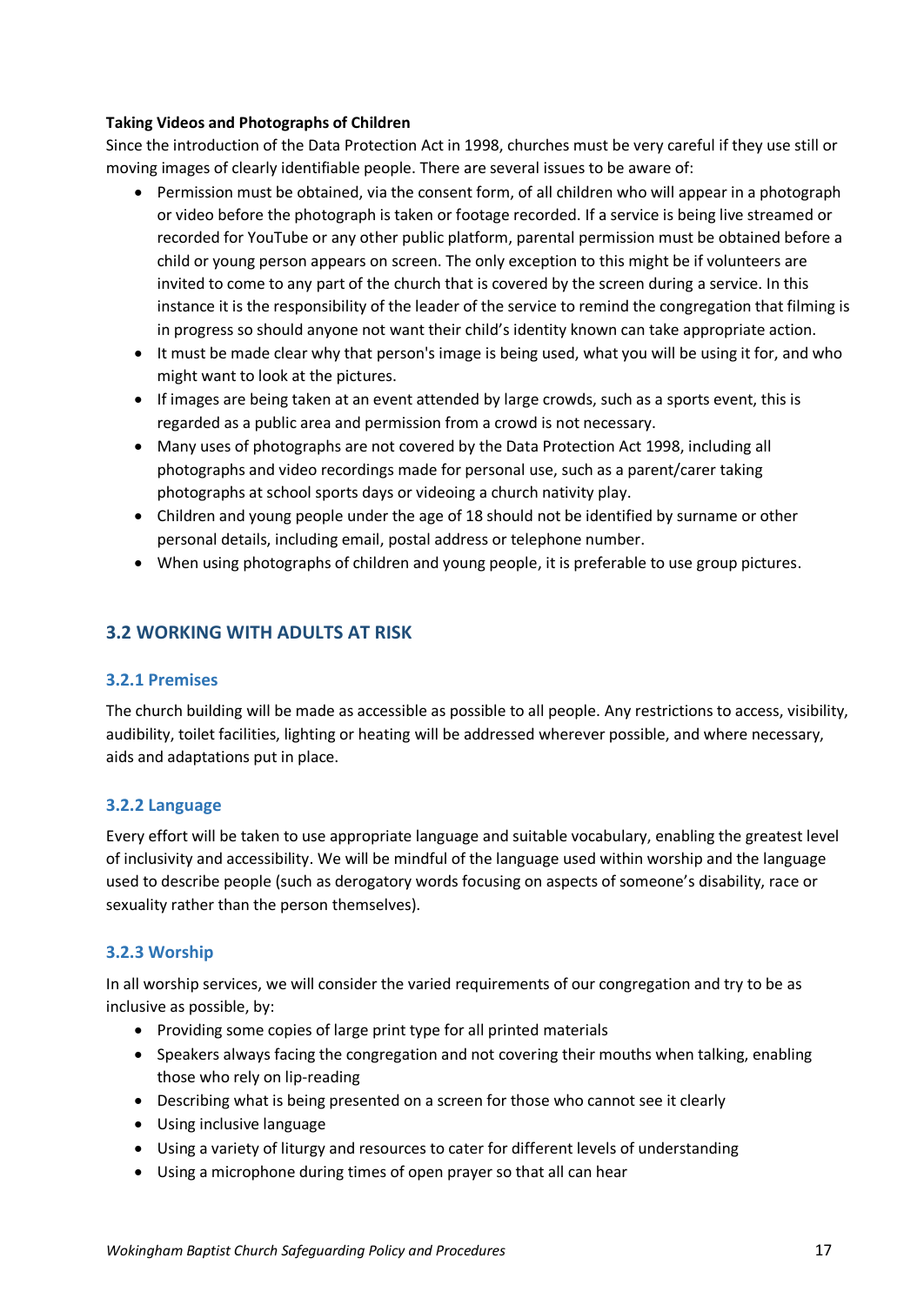• Considering holding a service which specifically caters for certain groups of adults at risk, such as those with learning disabilities, the deaf or the visually impaired.

### <span id="page-17-0"></span>**3.2.4 Insurance**

We will take reasonable steps to safeguard adults at risk and will follow any specific safeguarding requirements as laid out by our insurance company.

# <span id="page-17-1"></span>**3.2.5 Financial integrity**

Arrangements are in place for dealing with money, financial transactions and gifts, as outlined below:

- Those who work with adults at risk may become involved in some aspects of personal finance collecting pensions or benefits, shopping or banking, etc. If handling money for someone else, always obtain receipts or other evidence of what has been done.
- Workers should not seek personal financial gain from their position beyond any salary or recognised allowances or expenses.
- Workers should not be influenced by offers of money.
- Any gifts received should be reported to the church trustees, who should decide whether or not the gift can be accepted.
- Any money received by the church should be handled by two unrelated church workers.
- Care should be taken not to canvass for church donations from those adults who may be at risk, such as the recently bereaved.
- Workers should ensure that church and personal finances are kept apart to avoid any conflict of interest.
- If someone alters their will in favour of an individual known to them because of their church work or pastoral relationship, it should be reported to the trustees. Workers should not act as Executors for someone they know through their work or pastoral role, as this may lead to a conflict of interests.
- Expert legal advice should be sought on matters such as Power of Attorney and Appointeeship to ensure that the situation is clearly understood and is the most appropriate course of action for the adult at risk.

# <span id="page-17-2"></span>**3.2.6 Photographs**

Workers should make sure that they have the person's permission to take a picture, and that the subject is happy with the intended use of the pictures. When taking group pictures, workers should remember to get permission from everyone who will be photographed.

# <span id="page-17-3"></span>**3.2.7 Computers**

All church computers require a username and password and are only issued to Staff Team or DBS cleared individuals, and are only used by children, young people and vulnerable adults under their supervision.

We will create a policy specifically for church computer use, including terms and conditions for use as well as what will happen if someone breaches these conditions.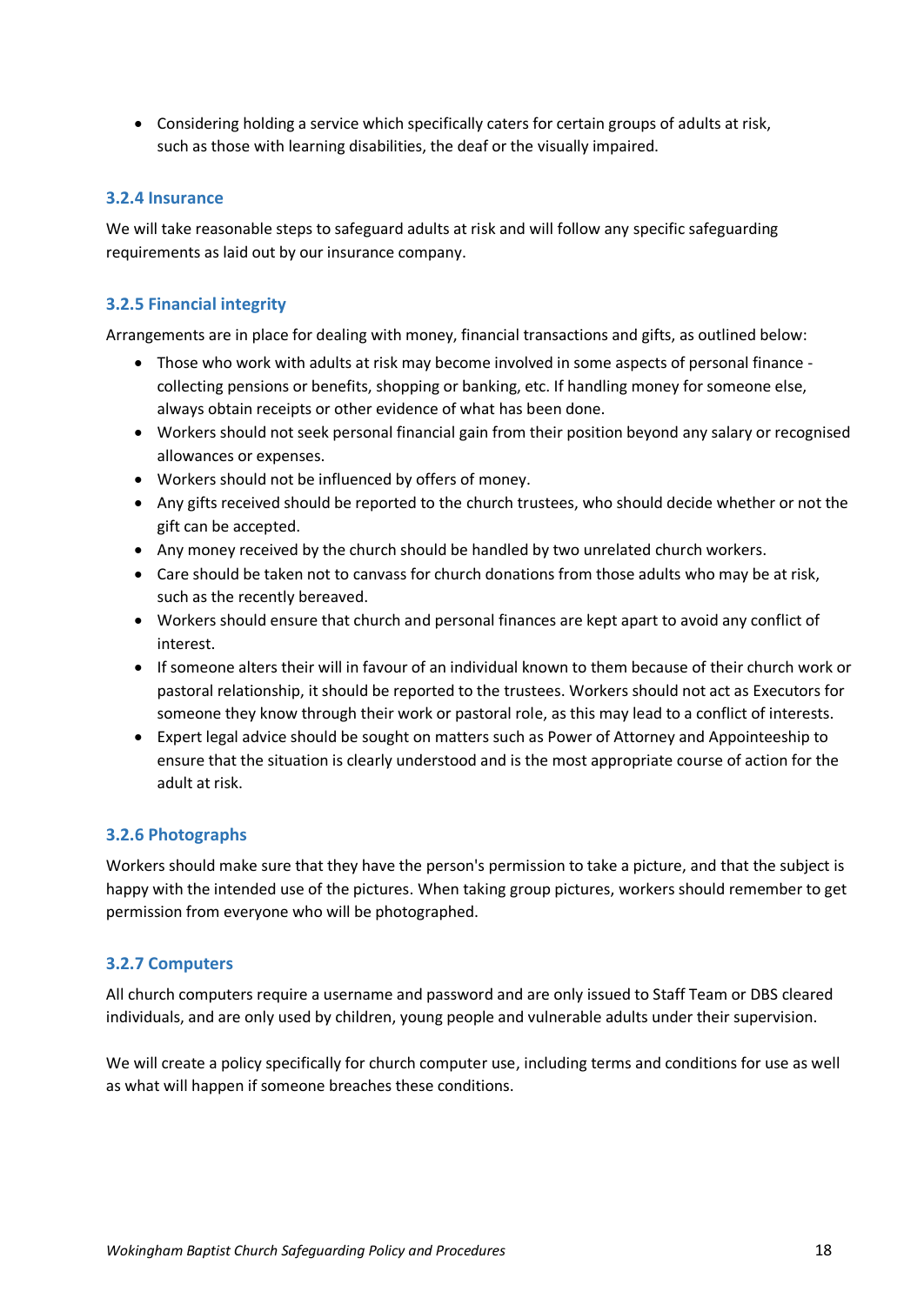# <span id="page-18-0"></span>**3.2.8 Record keeping**

It is good practice to record pastoral visits or meetings, noting the date, time, location, subject and any actions which are to be taken. The record of these meetings should stick to facts and try to avoid opinion. Any records of safeguarding allegations, concerns or disclosures should be passed on to the DPS and stored in a safe and secure manner for at least 75 years.

# <span id="page-18-1"></span>**3.2.9 Pastoral Relationships**

All those involved in pastoral ministry should work in a way that follows clearly defined procedures, which set out the boundaries to protect those carrying out the pastoral ministry as well as those receiving it:

- Workers should be aware of the power imbalance within pastoral relationships and the potential for abuse of trust.
- Behaviour that suggests favouritism or gives the impression of a special relationship, should be avoided.
- Workers should be aware of the dangers of dependency within a pastoral relationship.
- Workers should never take advantage of their role and engage in sexual activity with someone with whom they have a pastoral relationship.
- All people receiving pastoral ministry should be treated with respect and should be encouraged to make their own decisions about any actions or outcomes.
- Workers should not pastorally minister to anyone whilst under the influence of alcohol or drugs.
- Workers need to recognise the limits of their own abilities and competencies and get further help when working with situations outside of their expertise or role.

# <span id="page-18-2"></span>**3.3 HEALTH AND SAFETY - Safe Practice and Safe Premises**

### <span id="page-18-3"></span>**3.3.1 Consent forms**

It is essential that we have important information about all children and young people involved in any activities at the church, which is recorded on our consent forms**.** The first week someone attends workers must record their name, medical emergency information and a contact name and number. Then they must bring their completed form back with them. Similar details will be gathered for adults at risk.

# <span id="page-18-4"></span>**3.3.2 Health and Safety**

All activities for children, young people and adults at risk will comply with the church's current health and safety policy and will be conducted in accordance with Guidelines for users of Wokingham Baptist Church, with particular attention paid to the sections on Fire Action, First Aid, PAT testing, Health and Safety and Kitchen and Food Hygiene.

Whenever possible, at all events involving food preparation, at least one worker will hold a valid Basic Food Hygiene Certificate.

Buildings being used for children's and adult at risk groups will be properly maintained. A representative from the teams involved will take part in an annual health and safety review in order to consider all aspects of safety for everyone involved in using the premises.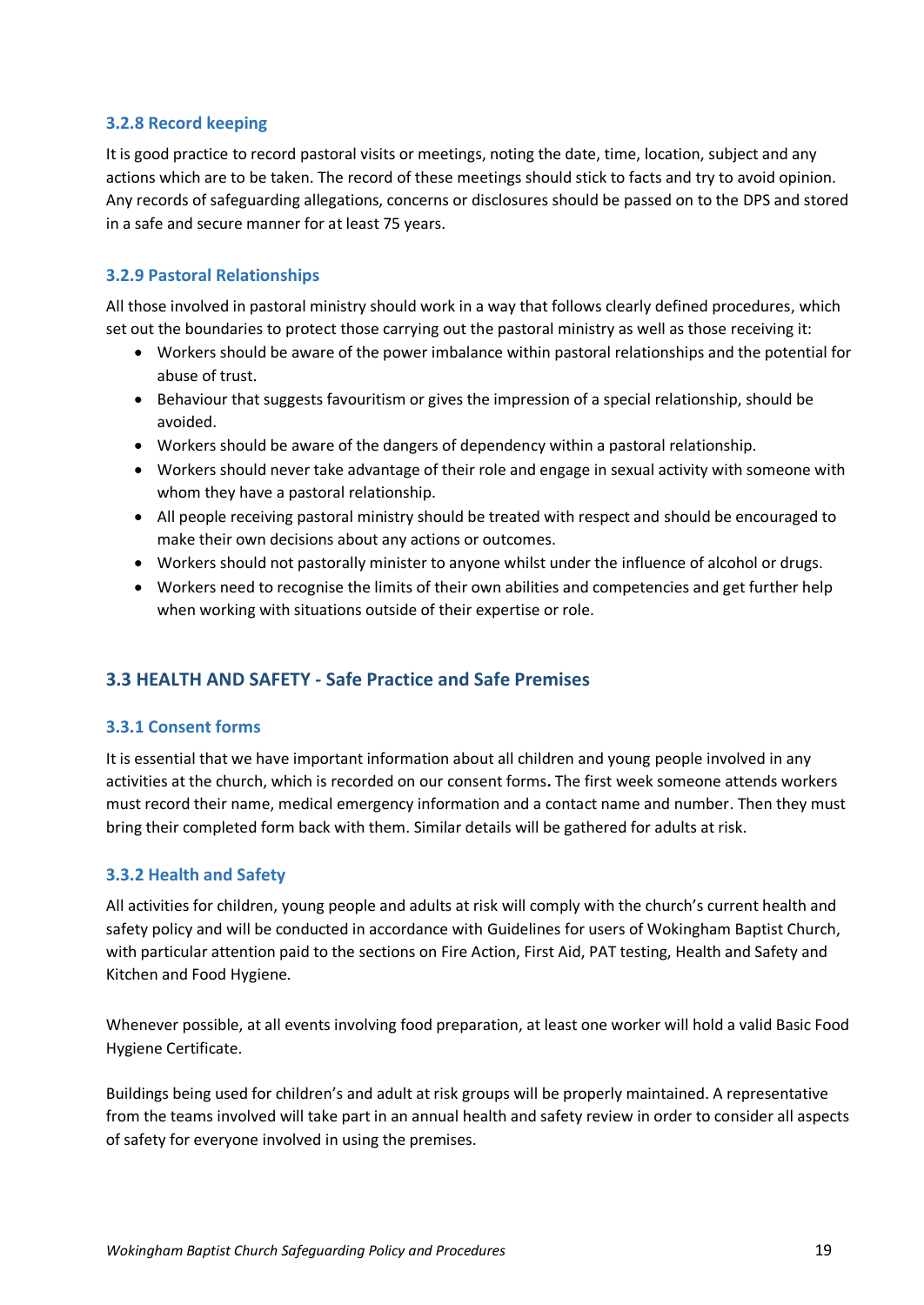### <span id="page-19-0"></span>**3.3.3 Fire**

It is the responsibility of all group leaders/responsible persons within the building to ensure the safety of themselves and those who are in their care. In addition, it is a legal requirement that all group leaders/responsible persons are familiar with the emergency procedures in the event of a fire.

### <span id="page-19-1"></span>**3.3.4 First Aid**

Our church has a number of trained First Aiders and there is a list showing who they are on the noticeboard. All church groups will ensure that they have sufficient trained first aiders on their regular team so that there is always a first aider present at events and activities.

We have two first aid kits (one for adults and one for under 18s) as well as an incident reporting book, which must be completed in the event of any accidents, injuries or incidents. There is also an additional first aid kit for external events. A nominated individual will ensure that the contents of the first aid kits are checked on a regular basis. Completed accident forms should be passed on to the nominated individual.

### <span id="page-19-2"></span>**3.3.5 Supervision of Groups**

The person responsible for a group/activity must sign in at the start and end of that activity so that it is apparent who the 'responsible person' for that activity is – even if you were already in the building or are staying on afterwards. You also need to make sure that you keep a register so that you know who is on the premises.

### <span id="page-19-3"></span>**3.3.6 Food Hygiene**

The Food Safety (General Food Hygiene) Regulations 1995 state that anyone who handles food or whose actions could affect its safety must comply with the regulations. It therefore follows that those with responsibility for food will need to possess the Basic Food Hygiene Certificate and be aware of food safety (preparation, handling and storage, disposal of waste, etc).

### <span id="page-19-4"></span>**3.3.7 Risk Assessment**

Before undertaking any activity with children or adults at risk, the leader will ensure that a risk assessment is carried out. It is advisable to appoint someone specifically for this task.

### <span id="page-19-5"></span>**3.3.8 Insurance**

Residential activity organisers will check that there is adequate insurance cover for any activities planned. If the trip is at a centre it is also important to establish that there is appropriate public liability insurance in place.

### <span id="page-19-6"></span>**3.3.9 Transport**

These guidelines apply to all drivers involved in the transportation of children, young people and adults at risk on behalf of the church. They do not apply to private arrangements, for example, transport arrangements made between friends.

- Only those who have gone through the church safer recruitment procedures for workers will transport children and adults at risk (within the DBS eligibility criteria).
- All drivers will have read the church's Safeguarding Policy and agree to abide by it.
- Drivers will be aged 21 or over and have held a full driving licence for at least two years.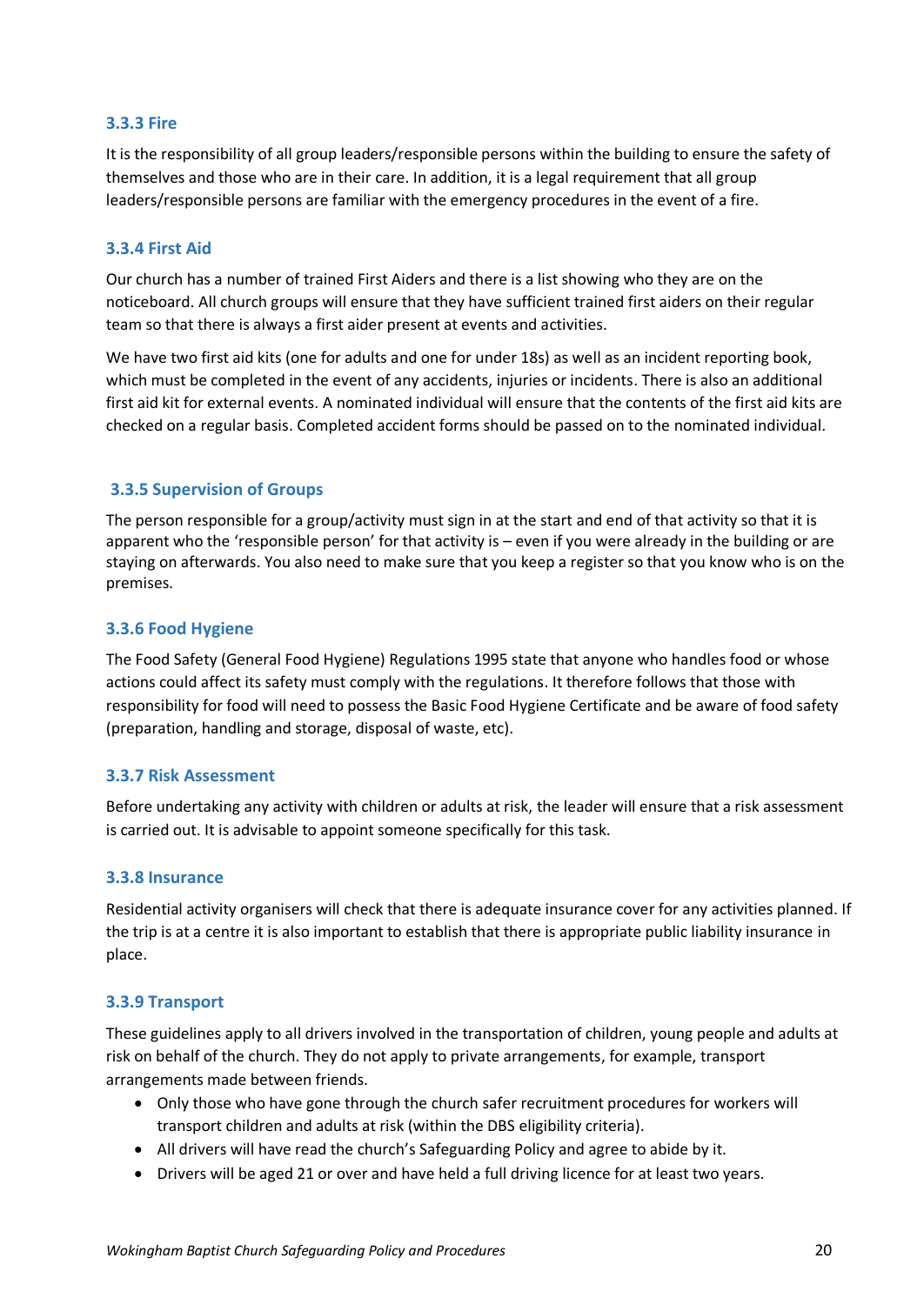- Drivers must ensure that they have adequate insurance cover and that the vehicle being used is road worthy.
- All hired minibuses will have a small bus permit, the necessary insurance and a driver with a valid driving licence that entitles them to drive a minibus.

Our practice specifically for transporting children is as follows:

- Parental consent will be given for all journeys.
- All children and young people should be returned to an agreed drop off point. At collection or drop off points, children should never be left on their own; make sure they are collected by an appropriate adult.
- At least two workers should be present when transporting children as part of a church role.

### <span id="page-20-0"></span>**3.3.10 Outings and Overnight Events involving Children**

There are some specific considerations which need to be made for outings and overnight events involving children:

- A risk assessment must be carried out beforehand.
- Parents will be informed in writing of all the arrangements.
- Consent forms will be obtained for the specific activities involved.
- There will be workers with first aid and food hygiene certificates with the group.

### **Sleeping Arrangements**

Sleeping arrangements for overnight events will be carefully considered. It may be acceptable for workers to share sleeping accommodation with children/young people in a large dormitory or on an activity such as youth hostelling, where it is customary practice and there is more than one worker per room. Workers will not share sleeping accommodation with fewer than three children. Arrangements will be age-appropriate, provide security for the child/young person and be safe for everyone involved. The event leader will ensure that parents understand what the arrangements will be and are happy with them.

### **Adventurous Activities**

No child will participate in adventurous activities without the written consent of the parent /carer. The activity leader will ensure that the staff engaged in such activities are properly trained and qualified and that the correct ratio of staff to children is met. At an activity centre or for an organisation whose own staff undertake such activities, if the activities come within the scope of the Adventure Activities Licensing Regulations 1996, the activity leader needs to ensure that the premises are licensed.

### **Fire Safety**

The event leader will have a fire safety procedure in place, which will include the following:

- Everyone will be warned of the danger of fire. If the overnight event is in a building, then everyone must be made aware of the fire exits. A fire drill will be practised on the first day.
- When using a building as a residential facility, ensure that the fire alarm is audible throughout the accommodation and that all signs and exits are clearly visible. The building will also need to comply with fire regulations.
- In the case of an emergency, ensure measures are in place to alert children and young people with disabilities (e.g. a child who is hard of hearing).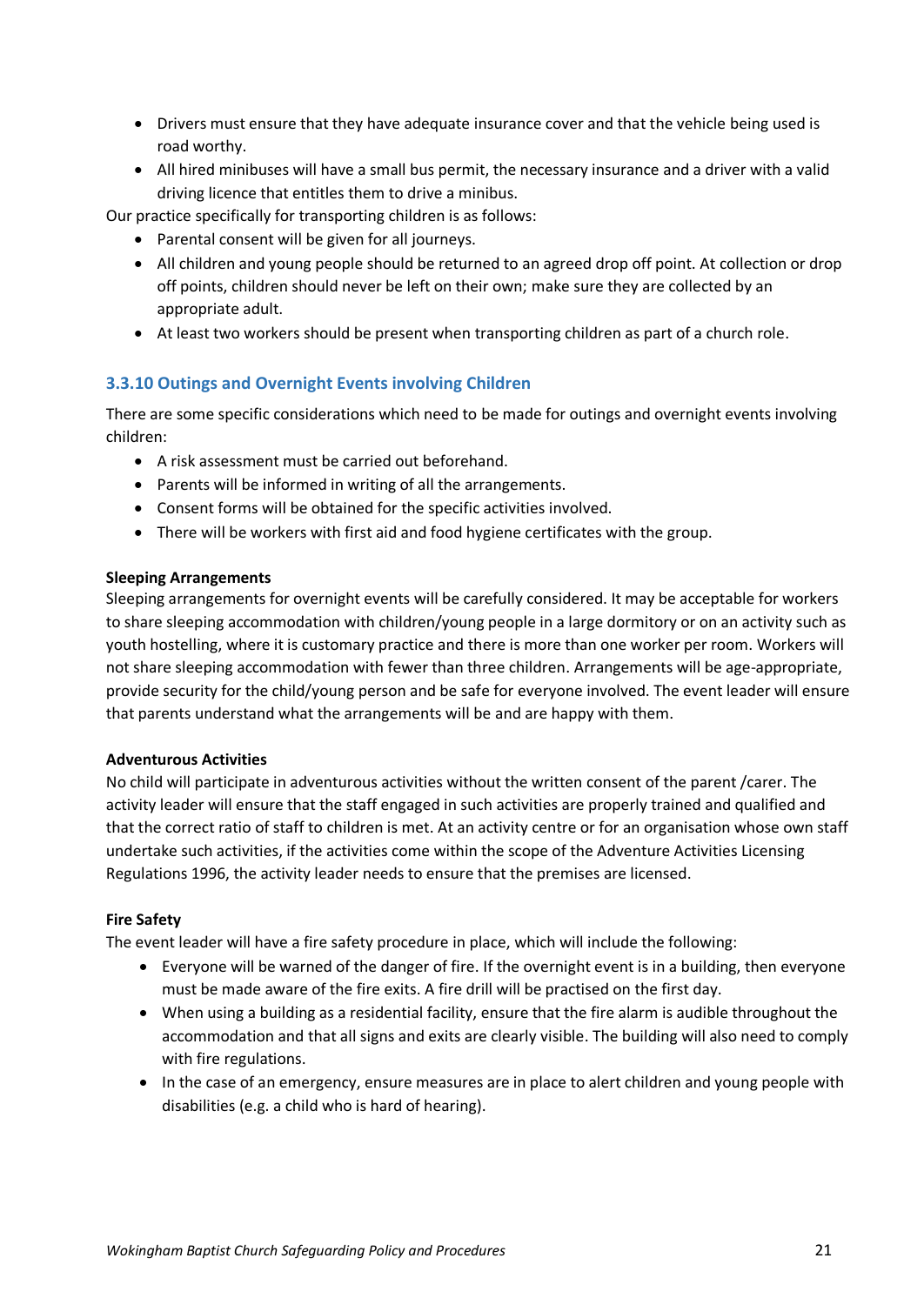### **Safety**

It is the responsibility of the workers to always know the whereabouts of every child/young person participating in an overnight event, and this may include monitoring access on and off the site. General safety rules will be applied as appropriate (e.g. no running around tents due to the risk of injury from tripping over guy lines).

### **Swimming Trips**

There will be an increased adult to child ratio for swimming trips. Prior to the trip, workers will establish the swimming ability of the children attending and obtain specific consent. Workers should never change in front of the children.

# <span id="page-21-0"></span>**3.3.11 Outings and Overnight Events involving Adults at Risk**

As with outings and events for children, there are additional considerations for a group taking adults with additional needs, such as learning difficulties or mental health needs, on outings or overnight events:

- A risk assessment must be carried out beforehand
- Planning for the trip should take into account specific medical, physical and support needs of each group member, bearing in mind that there may be people in the group who have individual care needs that will have to be met (including personal care)
- Adults at risk should be included in the planning of trips and events
- Consideration should be given to the suitability and accessibility of the venue and accommodation, travel time and mode of transport, and the affordability of the event
- Adults at risk should be given all the information about the trip beforehand so that they know where they are going, how long it will take to get there and what type of activities they will be taking part in.
- There should be a minimum of two leaders with each group; the individual needs of those attending may determine the additional number of people required.

### **Sleeping Arrangements**

Consideration should be given to the individual needs of those staying overnight. If there is a need for personal care or additional support during the night, it would be better that the person's usual caregiver also attends the event and therefore shares a room with them.

### **Personal Care**

It is not appropriate for church workers to perform personal care for adults at risk unless this is their usual task (i.e. if they have come along to help generally, but also have a caring role for a member of the group, they can provide personal care for that person).

### **Activities**

Leaders should consider the mobility needs of the group when deciding on activities or events. For example, if members of the group have difficulty walking, then including a walking tour around a town may be inaccessible to some who are attending. If you have members of the group who use wheelchairs then consideration needs to be given as to whether you have sufficient workers to support those who may need pushing.

### **Safety**

It is the responsibility of the workers to always know the whereabouts of every person in the group; this may include monitoring access on and off the site.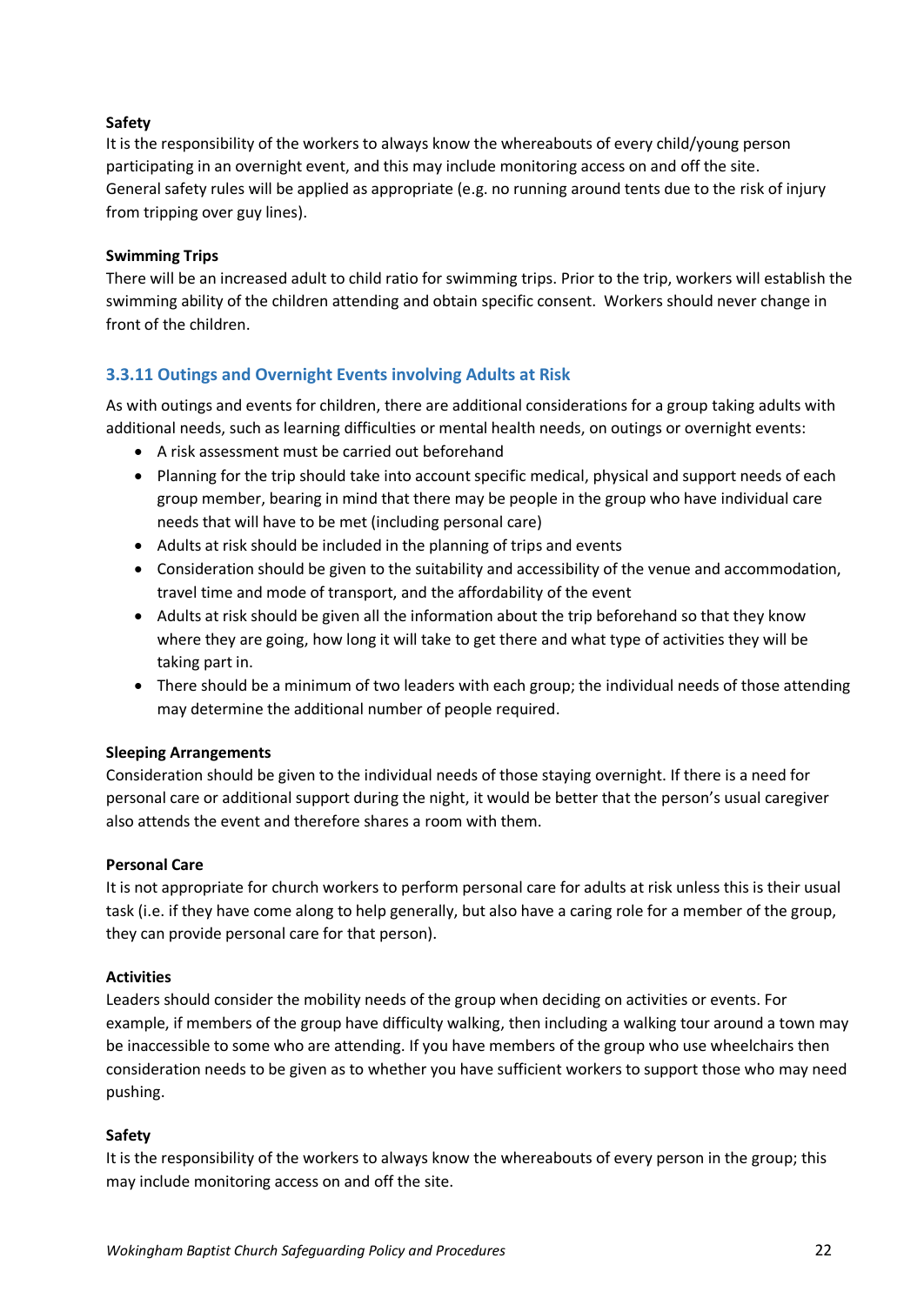General safety rules will be applied as appropriate and advice sought from the event organiser / venue about the fire evacuation procedures. A copy of the event / venue risk assessment should be included with the group leader's risk assessment.

### **Consent and Medical Information**

It is important to recognise that adults at risk are mostly able to give consent for their own involvement in activities, inclusion in photographs and medical treatment. However, in some situations the question of capacity may arise. The guidelines clearly state that an adult at risk should have a say in their care and any arrangements made for them, however, there may be occasions when you need to involve others in decision making. In these situations, seek advice from the DPS with regard to who should be involved. A medical consent form should be completed by each member of the group and held by the leader. This will include any health concerns, emergency contact information and contact details for their GP. This will allow emergency medical personnel to have access to information should the need arise.

### **Holding and Dispensing of Medication**

Church workers should never agree to hold or dispense medication for those on an event. If someone is unable to manage their own medication then consideration should be given as to whether their usual carer could attend with them or whether they will not be able to attend the event.

# <span id="page-22-0"></span>**3.3.12 Hiring of Church Premises**

The terms of hire for organisations other than the Church require the organisation to implement their own safeguarding policy. Individuals are asked to take responsibility for the safety and care of all attending their event.

# <span id="page-22-1"></span>**3.4 SAFER COMMUNITY**

### <span id="page-22-2"></span>**3.4.1 Bullying**

Bullying is another form of abuse, and it can be verbal or physical. Bullying doesn't just happen to children, often adults can be victims too. There is no legal definition of bullying, but it is usually defined as a repeated pattern of behaviour intended to cause emotional or physical harm to another person or exert power over them. The effect of bullying on the victim can be profound, both emotionally and physically, regardless of their age, ability or status.

It is important to recognise that bullying happens within churches, and it is not isolated to the children and young people. Anyone in the church can be a victim of bullying, just as anyone in the church can be the bully, including those in leadership.

Some examples of bullying that could arise in the church context are:

- Being verbally or physically abusive towards another person
- Isolating or deliberately ignoring someone, or excluding them from group activities
- Spreading rumours and malicious untruths about another person in the church
- Use of email, phone or social media to publicly challenge or undermine someone
- Name calling and personal insults
- Making false accusations
- Sending abusive messages or degrading images via phone, email or social media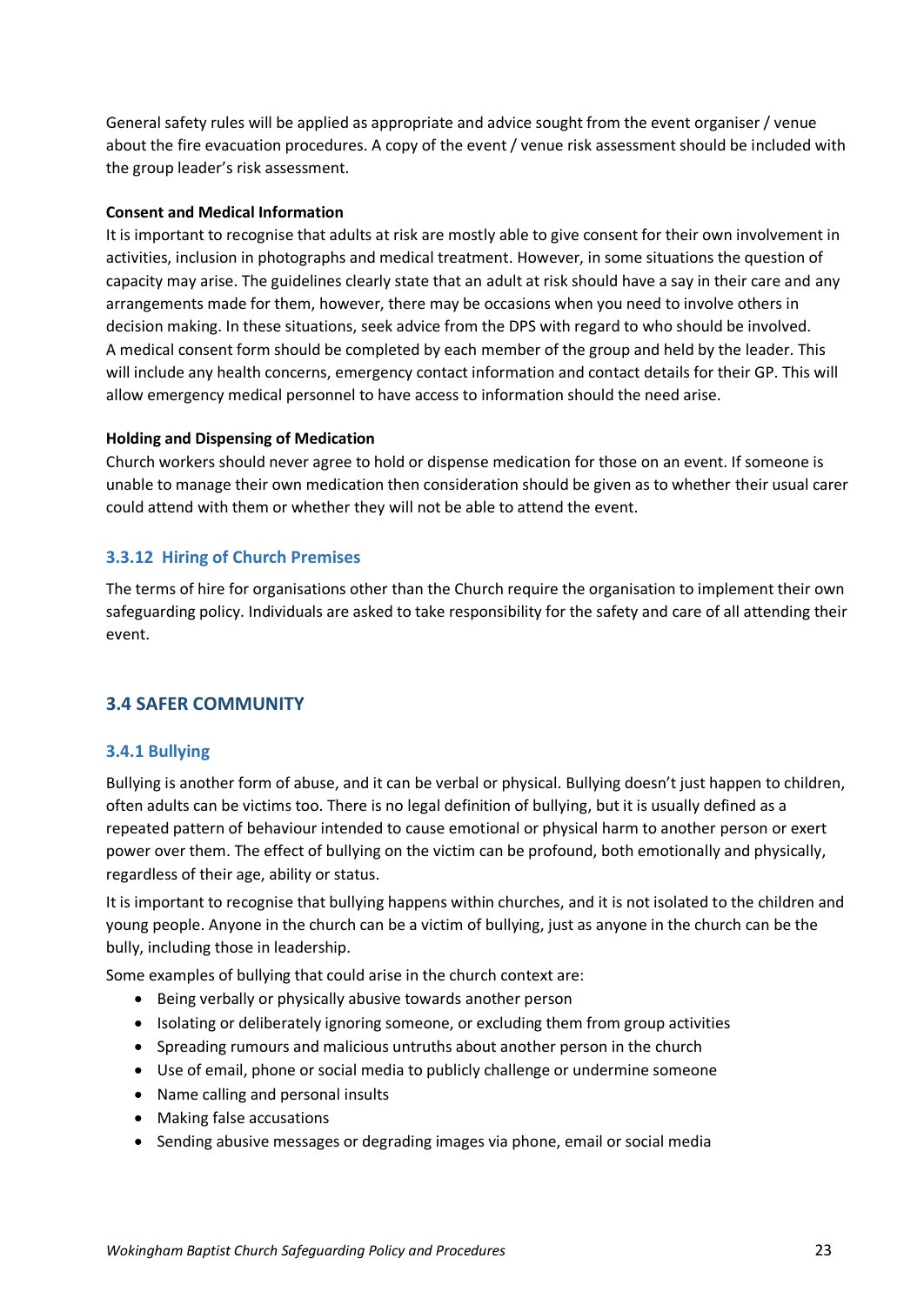Bullying will always cause a great deal of pain and harm for those on the receiving end. Many people affected by bullying, both children and adults, believe they have nowhere to turn. They are scared to speak out and often blame themselves. They can become fearful and reclusive. It is important that churches are able to recognise when bullying is occurring and are prepared to take action to resolve the situation.

Some signs that can indicate a person is being bullied are as follows:

• Withdrawal from group or church activities; appearing anxious, tearful or more reticent than usual, particularly in a certain context; development of mental health difficulties, such as depression or anxiety disorders; drop in performance relating to any church roles; physical injuries.

In order to help prevent bullying, the following procedures will be adopted within the church:

- The children and young people will be involved in agreeing a code of behaviour for their groups, which makes it clear that bullying is unacceptable. This should then be displayed somewhere visible to the whole church.
- The church will display signs stating the importance of valuing and respecting each other even in disagreements and this will be practically embedded into the leadership approach to others.
- Everyone in the church, whether children or adults, should know how they can report any incidents of bullying.
- All allegations of bullying will be treated seriously, and details will be carefully checked before action is taken.
- The bullying behaviour will be investigated and bullying will be stopped as quickly as possible.
- An attempt will be made to help bullies change their behaviour.
- All allegations and incidents of bullying will be recorded, together with the actions that are taken.
- Where an allegation of bullying is made against a church or group leader, advice will be sought from the local Baptist Association Safeguarding Contact as this should be addressed.
- Incidents of bullying may be reported to the statutory authorities in line with the church safeguarding procedures.

It is important to distinguish bullying from other behaviour, such as respectfully challenging or disagreeing with someone else's beliefs or behaviours, setting reasonable expectations with regard to work deadlines and activities or taking legitimate disciplinary action.

# <span id="page-23-0"></span>**3.4.2 Working with Alleged or Known Offenders**

When someone attending the church is known to have abused children or adults at risk, or a serious allegation has been made, the church safeguarding team will supervise the individual concerned and offer pastoral care, but in its commitment to protect vulnerable groups, will set boundaries for that person which they shall be expected to keep. These will be set out in what is known as a Safeguarding Contract.

When it is known that a person who has been convicted of abusing children, young people or adults is attending our church, it is important that their behaviour within the church community is properly managed and that a contract is put in place. There are also times when it will be appropriate to take such measures with a person who has faced allegations of abuse but hasn't been convicted.

In determining the details of the contract:

- The DPS will inform and take advice from the local Baptist Association Safeguarding Contact.
- There will be a discussion about who should be informed about the nature of the offence and the details of the contract.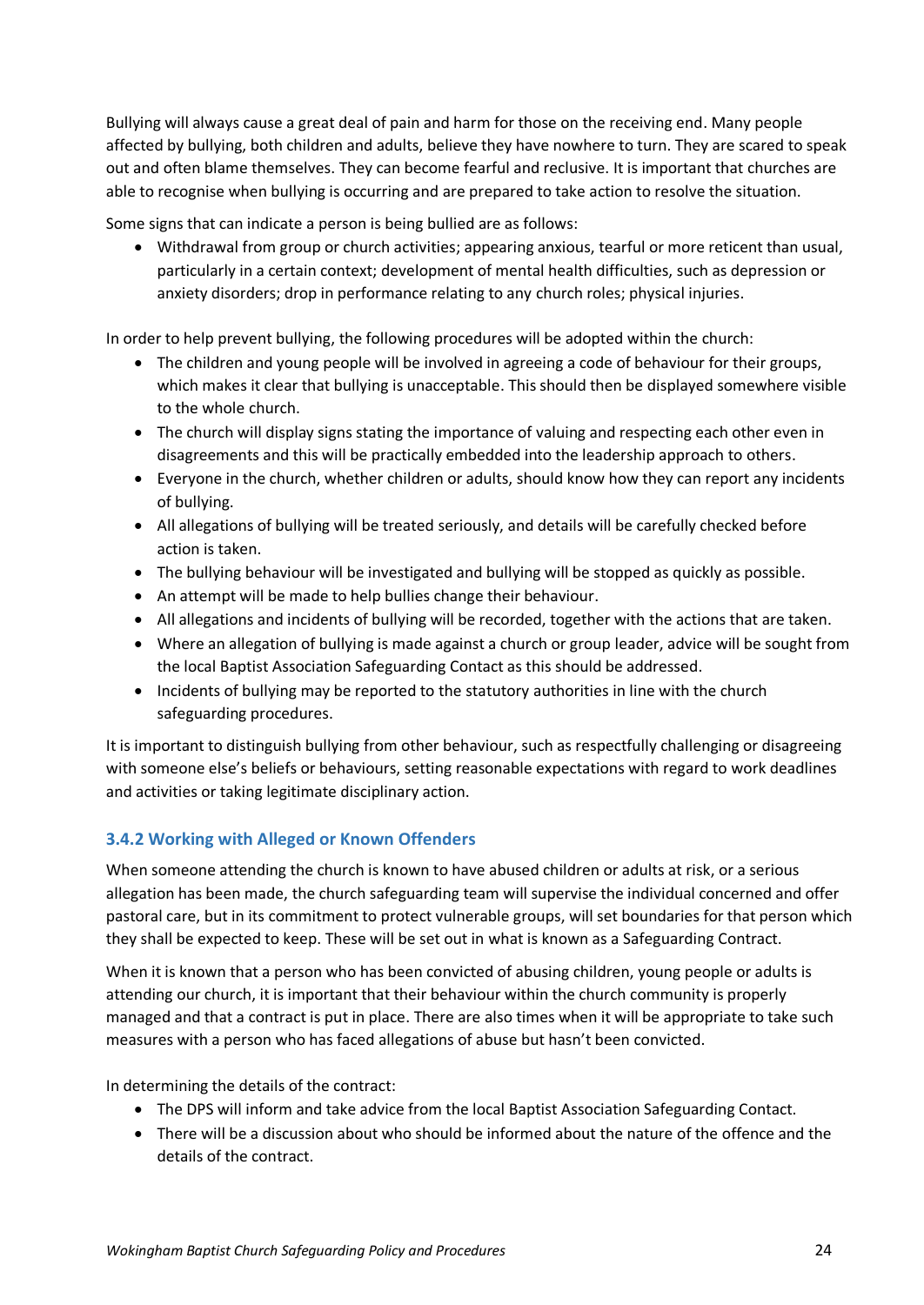- The rights of the offender to re-build their life without people knowing the details of their past offence should be balanced against the need to protect children, young people and adults at risk.
- The members of the church Safeguarding Team will always be informed.
- The DPS should determine whether the person is subject to supervision or is on the Sex Offenders' Register. If so, the DPS should make contact with the offender's specialist probation officer (SPO) who will inform the church of any relevant information or restrictions that they should be aware of.

An open discussion will be held with the person concerned in which clear boundaries are established for their involvement in the life of the church. A written contract will be drawn up which identifies appropriate behaviour. The person will be required to sign the contract and it will be monitored and enforced. If the contract is broken certain sanctions will be discussed and considered with the local Baptist Association Safeguarding Contact.

# <span id="page-24-0"></span>**3.4.3 Alleged or known offenders who are themselves adults at risk**

A formal contract may be quite a daunting process for someone with learning difficulties or a young person, yet having safeguards in place is still necessary. Therefore, an alternative may be to arrange a meeting with the individual in question where they can be taken though the main elements of a formal contract in a way that is non-threatening and easy to understand. Notes would be taken and the individual would need to verbally agree to the requirements laid out in the meeting.

Rather than signing a formal 'contract', the individual would instead sign to say that they agree with the minutes or meeting notes, and that they will stick to what has been agreed during the meeting. This will result in the same outcome as a contract, but is a more informal and appropriate approach for an adult at risk. The agreed requirements will need to be reviewed regularly to make sure that the individual is complying, exactly as a formal contract would be.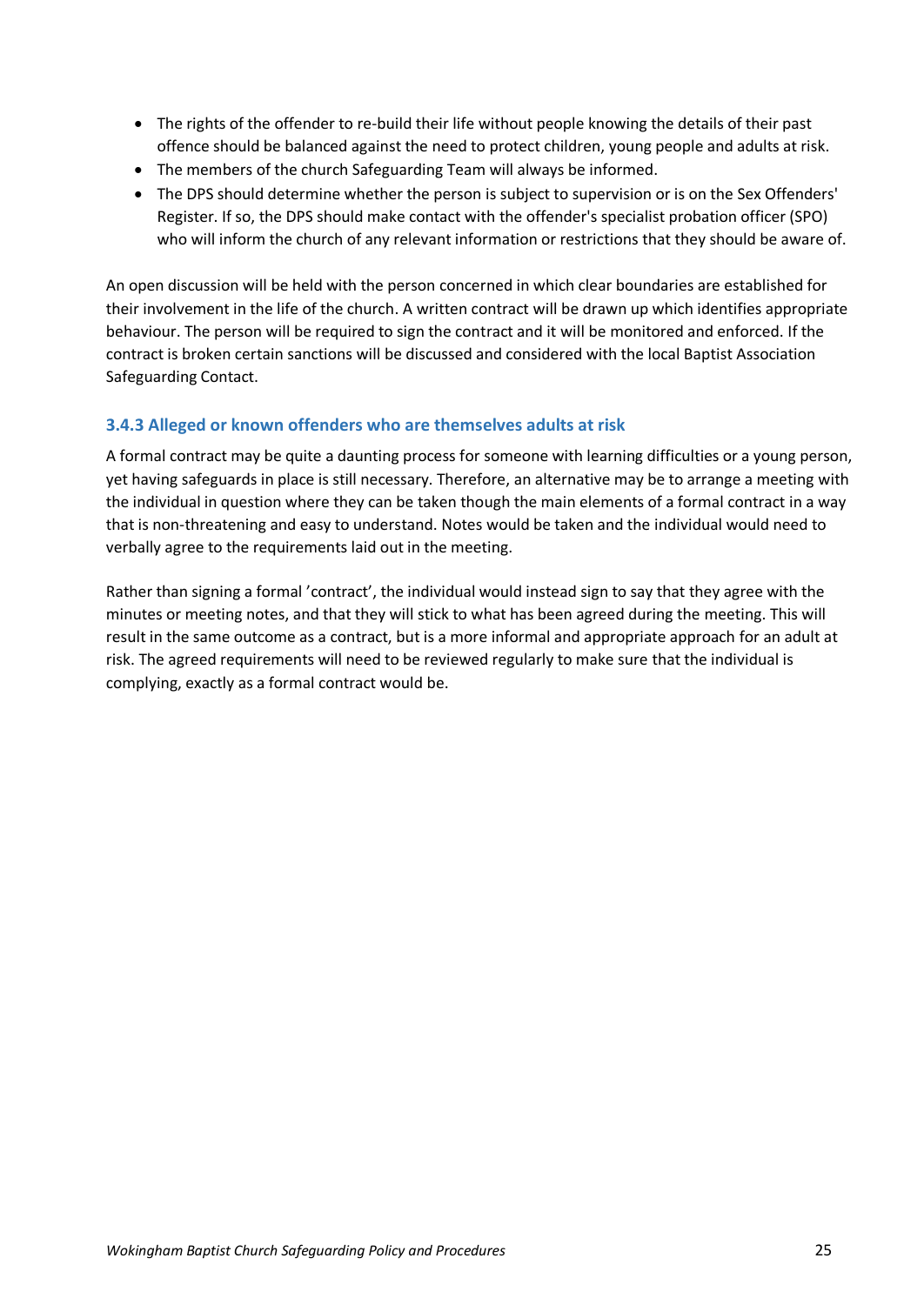# <span id="page-25-0"></span>**SECTION 4 - USEFUL CONTACTS**

**Police**

Contact 101, or 999 in an emergency

### **Adult Social Services**

8.45am—5pm Wokingham Adult Social Care 0118 9746371 Reporting a Concern 0118 974 6800

Out of hours 01344 351999

**Children's Social Services**  8.45am—5pm 0118 9088002 Out of hours 01344 351999

#### **Local Baptist Association Safeguarding**

Southern Counties Baptist Association – Association Safeguarding Contact:

Joy Cheang 07712 508779 [scbasafeguarding@scba.org](mailto:scbasafeguarding@scba.org)

INFORMATION AND GUIDANCE Thirtyone: eight [thirtyoneeight.org](https://thirtyoneeight.org/) 0303 003 1111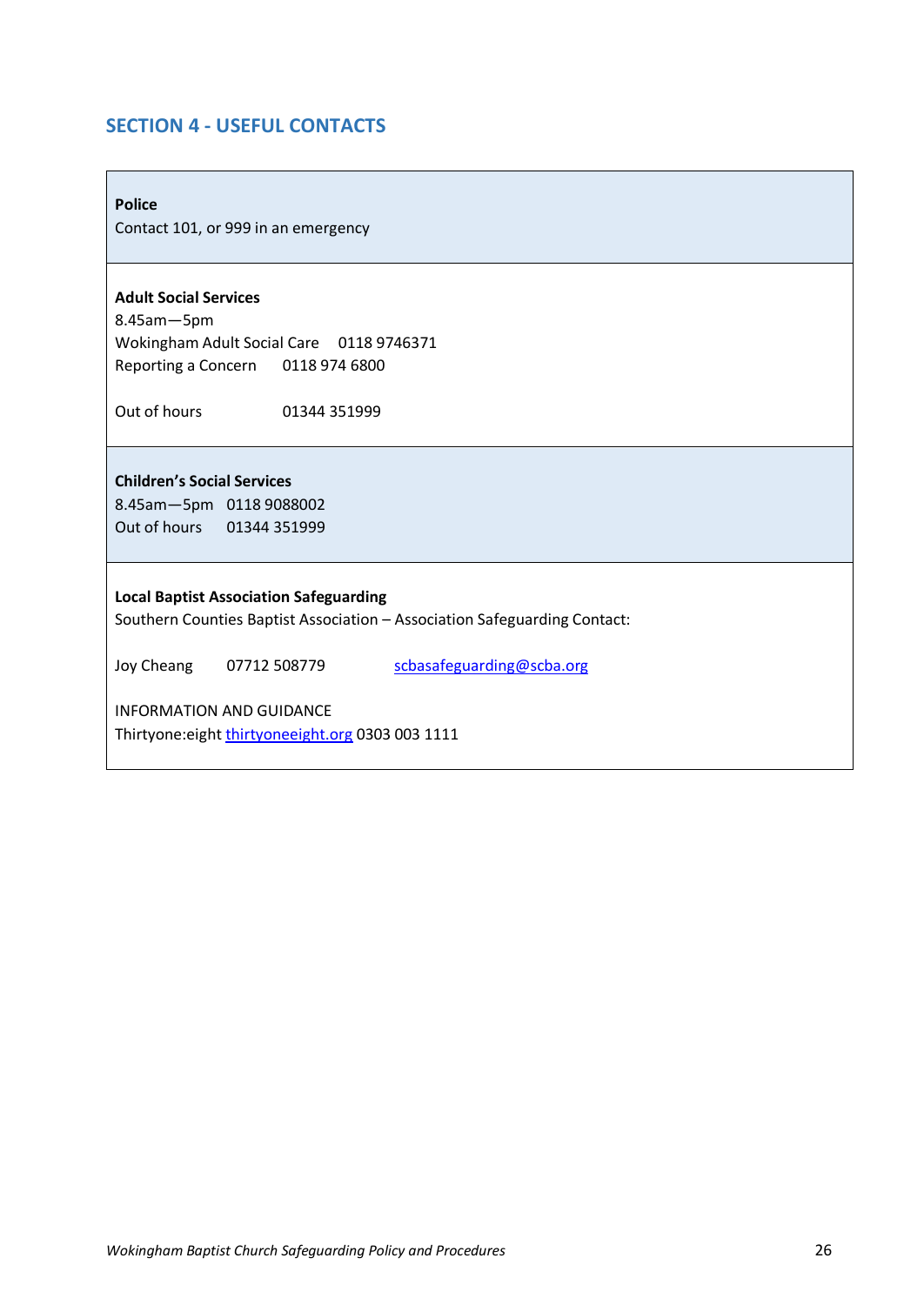# <span id="page-26-0"></span>**APPENDIX 1 - DEFINITIONS OF ABUSE**

# <span id="page-26-1"></span>**Understanding, Recognising and Responding to Abuse**

Abuse and neglect are forms of maltreatment of a child or adult at risk. Somebody may abuse or neglect a child or adult by inflicting harm, or by failing to act to prevent harm. Children and adults at risk may be abused in a family, or in an institutional or community setting; by those known to them or, more rarely, by a stranger. They may be abused by an adult or adults or a child or children. There are many different ways in which people suffer abuse. The list below is, sadly, not exhaustive.

| Type of abuse | Child                                                                                                                                                                                                                                                                                                                                                                                      | Adult at risk                                                                                                                                                                                                                                                 |
|---------------|--------------------------------------------------------------------------------------------------------------------------------------------------------------------------------------------------------------------------------------------------------------------------------------------------------------------------------------------------------------------------------------------|---------------------------------------------------------------------------------------------------------------------------------------------------------------------------------------------------------------------------------------------------------------|
| Physical      | Actual or likely physical injury to a child,<br>or failure to prevent physical injury to a<br>child.                                                                                                                                                                                                                                                                                       | To inflict pain, physical injury or suffering<br>to an adult at risk.                                                                                                                                                                                         |
| Emotional     | The persistent, emotional, ill treatment<br>of a child that affects their emotional<br>and behavioural development. It may<br>involve conveying to the child that they<br>are worthless and unloved, inadequate,<br>or that they are given responsibilities<br>beyond their years.                                                                                                         | The use of threats, fear or power gained by<br>another adult's position, to invalidate the<br>person's independent wishes. Such<br>behaviour can create very real emotional<br>and psychological distress. All forms of<br>abuse have an emotional component. |
| Sexual        | Involves forcing or enticing a child to<br>take part in sexual activities, whether or<br>not the child is aware of what is<br>happening. This includes non-contact<br>activities, such as involving children in<br>looking at, or in the production of,<br>pornographic material or watching<br>sexual activities, or encouraging<br>children to behave in sexually<br>inappropriate ways. | Any non-consenting sexual act or<br>behaviour.<br>No one should enter into a sexual<br>relationship with someone for whom they<br>have pastoral responsibility or hold a<br>position of trust.                                                                |
| Neglect       | Where adults fail to care for children<br>and protect them from danger,<br>seriously impairing health and<br>development.                                                                                                                                                                                                                                                                  | A person's wellbeing is impaired and their<br>care needs are not met. Neglect can be<br>deliberate or can occur as a result of not<br>understanding what someone's needs are.                                                                                 |
| Type of Abuse | <b>Additional Definitions</b>                                                                                                                                                                                                                                                                                                                                                              |                                                                                                                                                                                                                                                               |
| Financial     | or possessions.                                                                                                                                                                                                                                                                                                                                                                            | The inappropriate use, misappropriation, embezzlement or theft of money, property                                                                                                                                                                             |
| Spiritual     | The inappropriate use of religious belief or practice; coercion and control of one<br>individual by another in a spiritual context; the abuse of trust by someone in a<br>position of spiritual authority (e.g. minister). The person experiences spiritual abuse<br>as a deeply emotional personal attack.                                                                                |                                                                                                                                                                                                                                                               |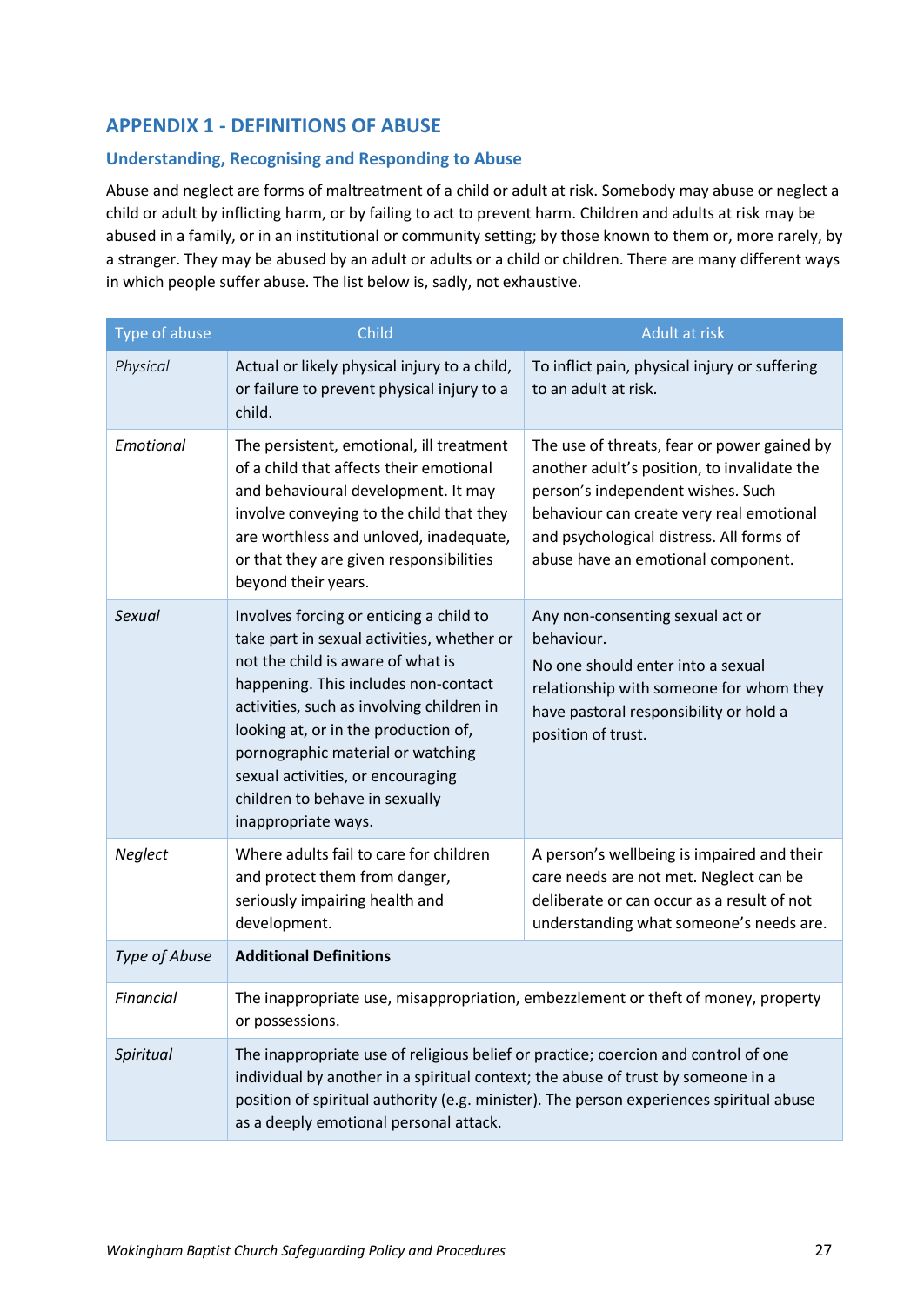| Type of abuse                         | Child                                                                                                                                                                                                              | Adult at risk                                                                                                                                                                                                                                                                                                                                                         |
|---------------------------------------|--------------------------------------------------------------------------------------------------------------------------------------------------------------------------------------------------------------------|-----------------------------------------------------------------------------------------------------------------------------------------------------------------------------------------------------------------------------------------------------------------------------------------------------------------------------------------------------------------------|
| <b>Discrimination</b>                 | cultural background, sexuality or disability.                                                                                                                                                                      | The inappropriate treatment of a person because of their age, gender, race, religion,                                                                                                                                                                                                                                                                                 |
| Institutional                         | The mistreatment or abuse of a person by a regime or individuals within an<br>or poor professional practice or ill-treatment. The church as an institution is not<br>exempt from perpetrating institutional abuse. | institution. It can occur through repeated acts of poor or inadequate care and neglect,                                                                                                                                                                                                                                                                               |
| Domestic<br>Abuse                     | regardless of their age, gender, sexuality or social status.<br>behaviour where an abuser seeks to exert power over their family member or<br>partner.                                                             | Domestic abuse is any threatening behaviour, violence or abuse between adults who<br>are or have been in a relationship, or between family members. It can affect anybody<br>Domestic abuse can be physical, sexual or psychological, and whatever form it takes,<br>it is rarely a one-off incident. Usually there is a pattern of abusive and controlling           |
| Cyber Abuse                           | deliberate manner.                                                                                                                                                                                                 | The use of information technology (email, mobile phones, websites, social media,<br>instant messaging, chatrooms, etc.) to repeatedly harm or harass other people in a                                                                                                                                                                                                |
| Self-harm                             | also be neglecting themselves, which can result in harm to themselves.                                                                                                                                             | Self-Harm is the intentional damage or injury to a person's own body. It is used as a<br>way of coping with or expressing overwhelming emotional distress. An individual may                                                                                                                                                                                          |
| Mate crime                            | 'Mate crime' is when people (particularly those with learning disabilities) are<br>of them.                                                                                                                        | befriended by members of the community, who go on to exploit and take advantage                                                                                                                                                                                                                                                                                       |
| Modern<br>Slavery                     | world.                                                                                                                                                                                                             | Modern slavery is the practice of treating people as property; it includes bonded<br>labour, child labour, sex slavery and trafficking. It is illegal in every country of the                                                                                                                                                                                         |
| Human<br><b>Trafficking</b>           | even the sale of organs and human sacrifice.                                                                                                                                                                       | Human trafficking is when people are bought and sold for financial gain and/or abuse.<br>Men, women and children can be trafficked, both within their own countries and over<br>international borders. The traffickers will trick, coerce, lure or force these vulnerable<br>individuals into sexual exploitation, forced labour, street crime, domestic servitude or |
| Radicalisation                        | vulnerable to the risk of being groomed into terrorism than others.                                                                                                                                                | The radicalisation of individuals is the process by which people come to support any<br>form of extremism and, in some cases, join terrorist groups. Some individuals are more                                                                                                                                                                                        |
| Honour /<br>Forced<br><b>Marriage</b> | motivation may include the desire to control unwanted behaviour or sexuality.                                                                                                                                      | An honour marriage / forced marriage is when one or both of the spouses do not, or<br>cannot, consent to the marriage. There may be physical, psychological, financial,<br>sexual and emotional pressure exerted in order to make the marriage go ahead. The                                                                                                          |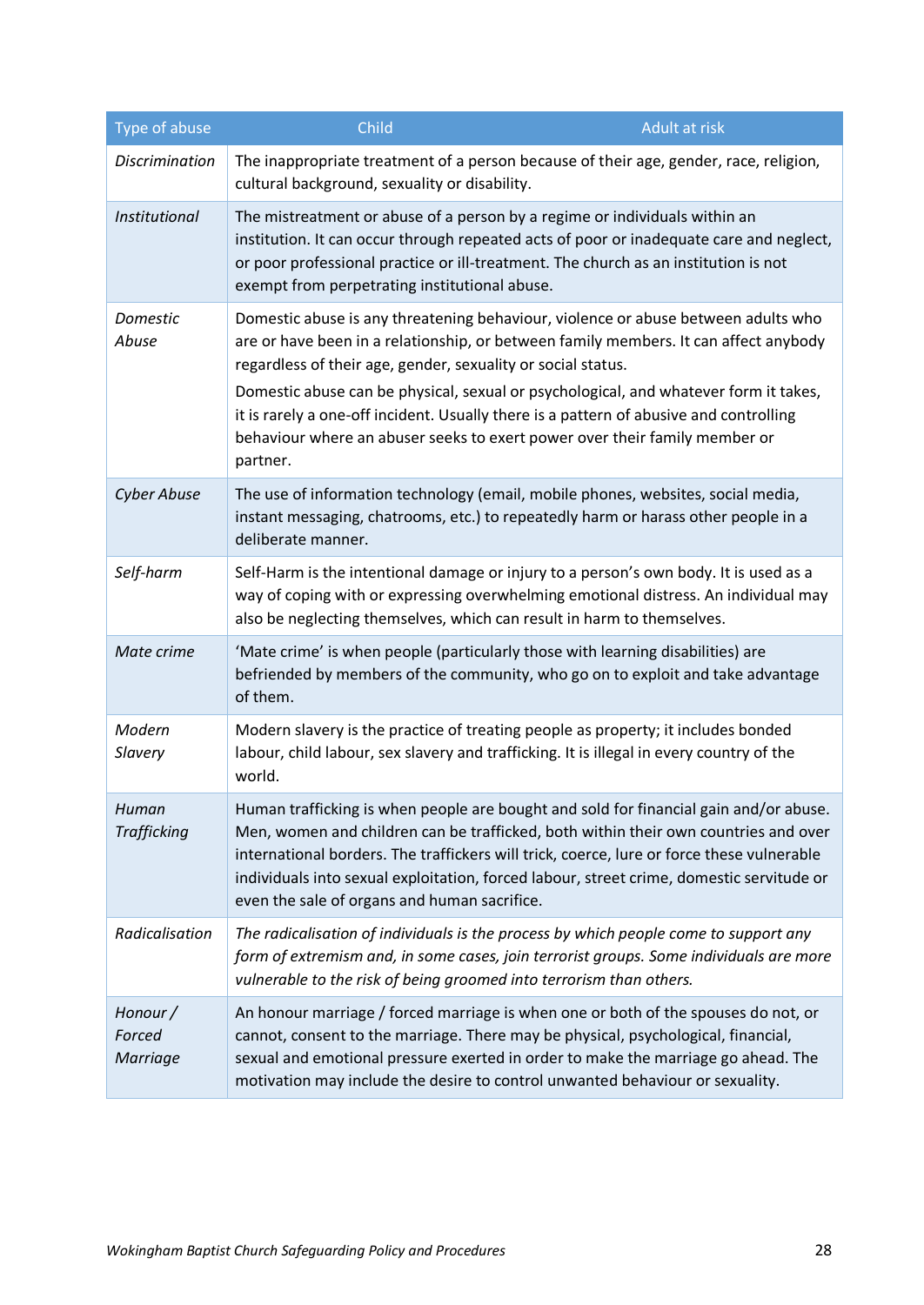| Type of abuse                          | Child                                                       | Adult at risk                                                                                                                                                                                                                                                                                                                                                                                                                                   |
|----------------------------------------|-------------------------------------------------------------|-------------------------------------------------------------------------------------------------------------------------------------------------------------------------------------------------------------------------------------------------------------------------------------------------------------------------------------------------------------------------------------------------------------------------------------------------|
| Female<br>Genital<br><b>Mutilation</b> | child to travel abroad for FGM to be carried out.           | Female genital mutilation (FGM) comprises all procedures involving partial or total<br>removal of the female external genitalia or other injury to the female genital organs<br>for non-medical reasons as defined by the World Health Organisation (WHO). FGM is<br>a cultural practice common around the world and is largely performed on girls aged<br>between 10 and 18. Performing acts of FGM is illegal in the UK as is arranging for a |
| Historic Abuse                         | waiting until adulthood before they share their experience. | Historic abuse is the term used to describe disclosures of abuse that were perpetrated<br>in the past. Many people who have experienced abuse don't tell anyone what<br>happened until years later, with around one third of people abused in childhood                                                                                                                                                                                         |

Whilst it is not possible to be prescriptive about the signs and symptoms of abuse and neglect, the following list sets out some of the indicators which might be suggestive of abuse:

- unexplained injuries on areas of the body not usually prone to such injuries
- an injury that has not been treated/received medical attention
- an injury for which the explanation seems inconsistent
- a child or adult at risk discloses behaviour that is harmful to them
- unexplained changes in behaviour or mood (e.g. becoming very quiet, withdrawn or displaying sudden bursts of temper)
- inappropriate sexual awareness in children
- signs of neglect, such as under-nourished, untreated illnesses, inadequate care.

# **It should be recognised that this list is not exhaustive and the presence of one or more indicators is not in itself proof that abuse is actually taking place.**

**It is also important to remember that there might be other reasons why most of the above are occurring.**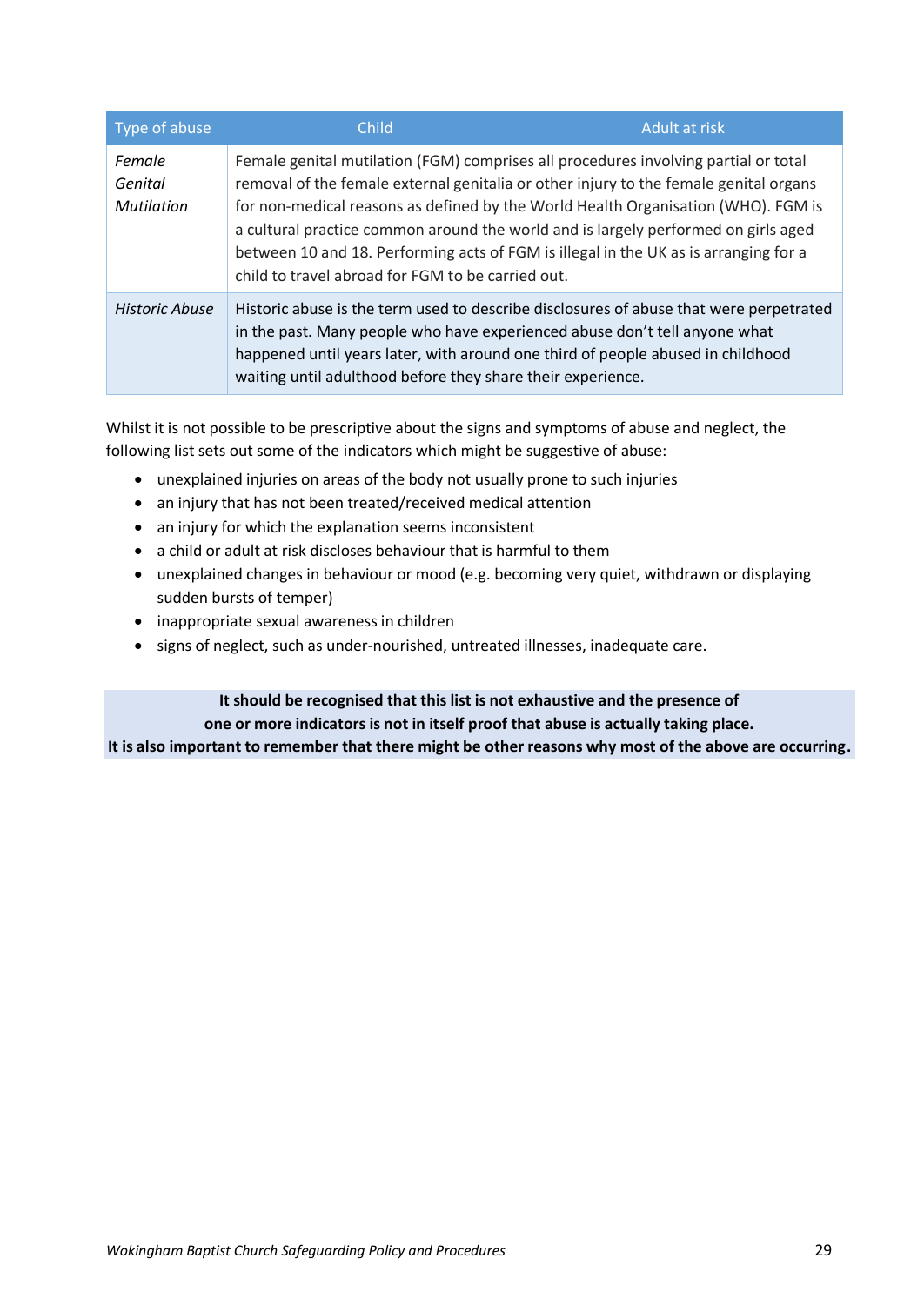# <span id="page-29-0"></span>**APPENDIX 2 – DETAILED GUIDANCE ON REPORTING REQUIREMENTS**

### **STAGE 1 – THE WORKER**

The duty of the person who receives information or who has a concern about the welfare of a child, young person or adult at risk is to RECOGNISE the concerns, make a RECORD in writing and RESPOND by passing on their concerns to the DPS. If he/she is not contactable, or they are implicated in the situation, another member of the church Safeguarding Team should be contacted instead.

Concerns should be passed on to the DPS within 24 hours of the concern being raised. If anyone is considered to be in imminent danger of harm, a report should be made immediately to the police by calling 999. If such a report is made without reference to the DPS, they should be informed as soon as possible afterwards.

A written record using the standard incident report form should be made as soon as possible after a child or adult at risk tells you about harmful behaviour, or an incident takes place that gives cause for concern.

### **The record should:**

- be hand-written as soon as possible after the event
- be legible and state the facts accurately (when hand-written notes are typed up later the original hand-written notes should be retained)
- include the child or adult at risk's name, address, date of birth (or age if the date of birth is not known)
- include the nature of the concerns/allegation/disclosure
- include a description of any bruising or other injuries that you may have noticed
- include an exact record of what the child or adult at risk has said, using their own words where possible
- include what was said by the person to whom the concerns were reported
- include any action taken as a result of the concerns
- be signed and dated
- be kept secure and confidential and made available only to the church Safeguarding Team (including the church minister), representatives of any statutory authorities involved and the local Baptist association.

If concerns arise in the context of children's or adult at risk work, the worker who has the concern may in the first instance wish to talk it through with their group leader, where appropriate. However, such conversations should not delay concerns being passed on to the DPS. It should be clear that the duty remains with the worker to record and pass on their concerns to the DPS.

If an issue concerns an adult at risk who does not give permission to pass on the information to anyone else, the worker should explain that they will need to speak with the DPS, who will have greater expertise in dealing with the issue at hand.

If a concern is brought to the attention of a group leader by one of the workers, the leader should remind the worker of their duty to record and report and will also themselves have a duty to pass on the concern to the DPS.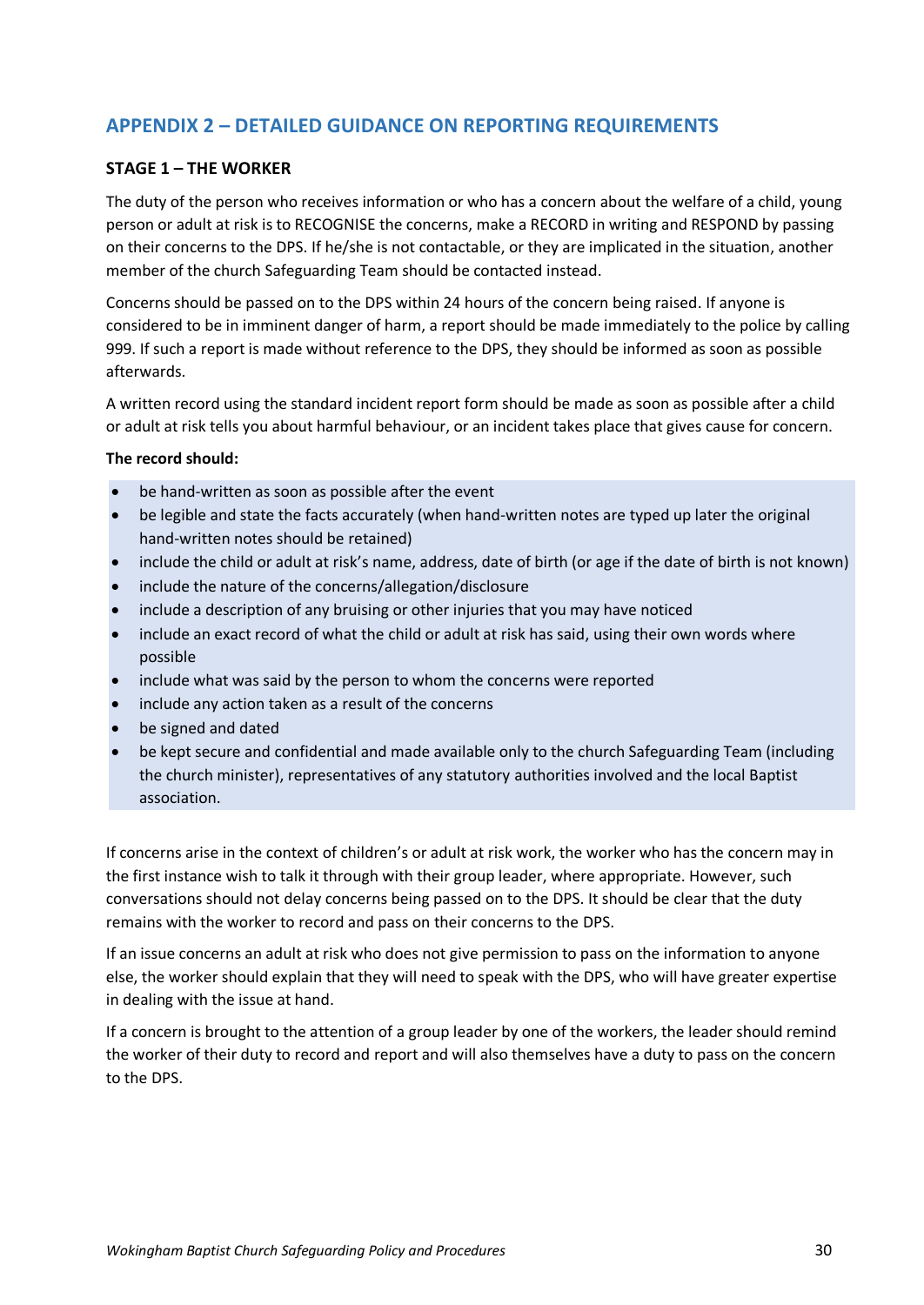# **STAGE 2 – THE DESIGNATED PERSON FOR SAFEGUARDING (DPS)**

The duty of the DPS on receiving a report is to REVIEW the concern that they have received and REPORT the concern on to the appropriate people, where necessary.

### **The duty to REVIEW**

In reviewing the report that is received, the DPS:

- should take into account their level of experience and expertise in assessing risk to children or adults at risk.
- must take into account any other reports that have been received concerning the same individual or family.
- may speak with others in the church where appropriate (including the Minister and church Safeguarding Team, unless allegations involve them) who may have relevant information and knowledge that would impact on any decision being made. Such conversations should not lead to undue delay in taking any necessary action.
- may consult with other agencies to seek guidance and advice in knowing how to respond appropriately to the concerns that have been raised.

# **The duty to REPORT**

The DPS will decide who the report should be referred on to, working in conjunction with the church Safeguarding Team where appropriate. They may:

- Refer back to the worker who made the initial report if there is little evidence that a child or adult at risk is being harmed, asking for appropriate continued observation.
- Refer the concern to others who work with the child or adult at risk in question, asking for continued observation where appropriate.
- Inform parents / carers under certain circumstances, where doing so would not present any further risk of harm.
- Make a formal referral to the police or local Social Services team. With adults at risk, confidentiality means that someone's personal business is not discussed with others, except with their permission. This is not always possible when considering passing relevant information about abuse or concerns to the statutory authorities, however, it is possible to keep the information confidential to the relevant parties. This means not telling or hinting to others what has been disclosed, not even for prayer ministry purposes. For adults at risk, concerns will only be referred to the police or Social Services without consent where:
	- the person lacks the mental capacity to make such a choice
	- there is a risk of harm to others
	- in order to prevent a crime
- If an allegation is made against someone who works with children\* the allegation should be reported to the Local Authority Designated Officer (LADO) or equivalent. The LADO is located within Children's Services and should be alerted to all cases in which it is alleged that a person who works with children has:
	- behaved in a way that has harmed, or may have harmed, a child
	- possibly committed a criminal offence against children, or related to a child
	- behaved towards a child or children in a way that indicates s/he is unsuitable to work with children.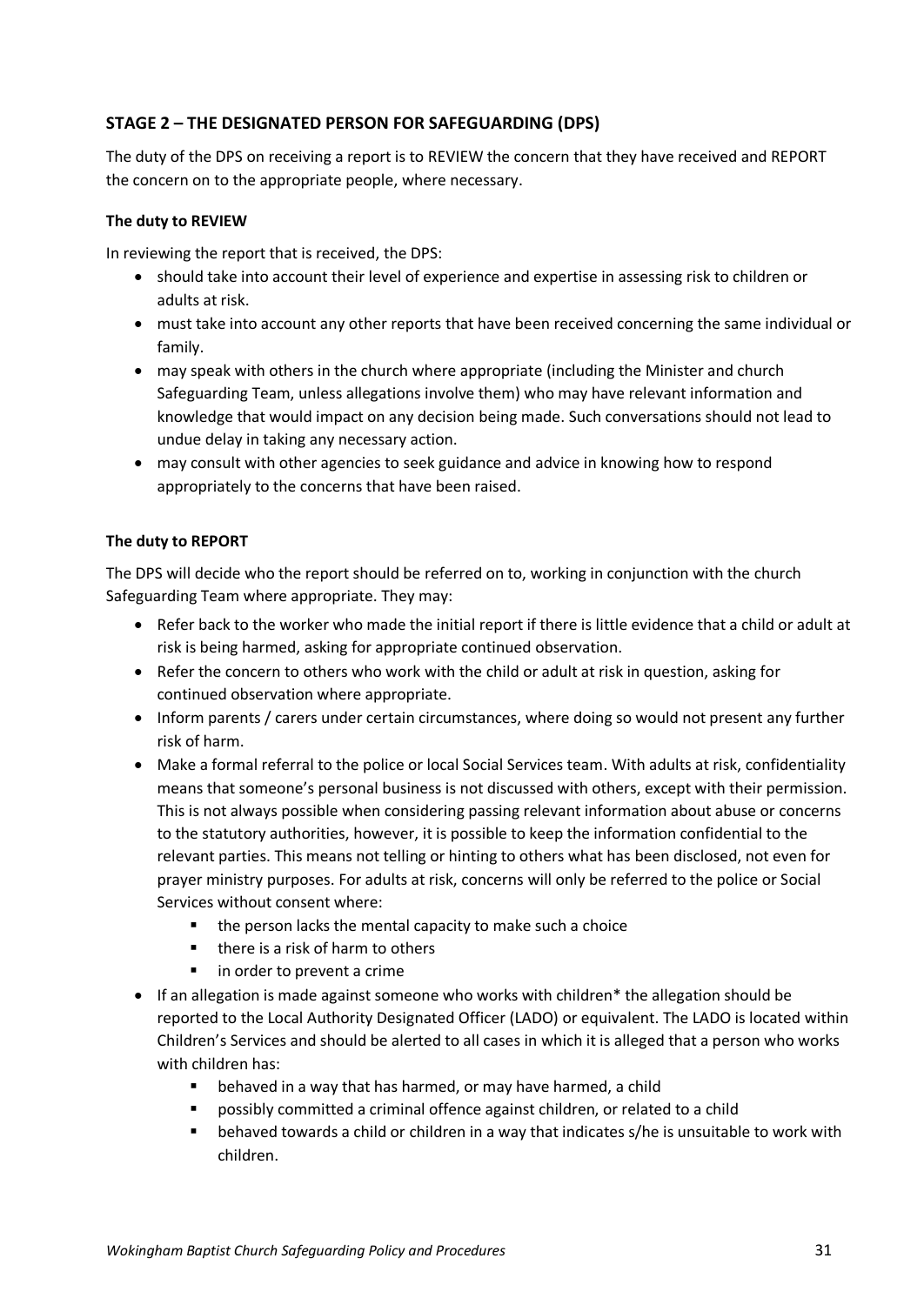- If an allegation is made against someone who works with adults at risk\*, it should be reported to the police or Adult Social Services.
- Whenever a formal referral is made to the police, Social Services or LADO, the DPS should report the referral to:
	- The Safeguarding Trustee
	- The Minister
	- The local Baptist Association Safeguarding Contact

*\*If a worker has an allegation made against them, they should step down from all church duties until the incident has been investigated by the statutory authorities. It may also be appropriate to put a Safeguarding Contract in place; this should be discussed with the local Baptist Association Safeguarding Contact.*

A record should be kept of all safeguarding incidents and should be considered in the annual review of the church's safeguarding policy. All original reports should be retained safely and securely by the DPS and a written record should be made of the actions taken.

# **STAGE 3 – THE NEXT STEPS**

Responsibilities to **REPORT** and **SUPPORT** in stage 3 of the process are shared by the church Safeguarding Team and the Minister.

### **The duty to SUPPORT**

Once concerns, suspicions and disclosures of abuse have been addressed, the church continues to have a responsibility to offer support to all those who have been affected, including:

Victims; Alleged perpetrators; Children; Adults at risk; Other family members; Church workers; Church Safeguarding Team; Minister; Leadership Team.

### **The duty to REPORT**

If a church worker has been accused of causing harm to children, young people or adults at risk this would be classed as a serious incident that should be reported to the Charity Commission by those churches that are registered with the Charity Commission.

If a worker has been removed from their post or would have been removed from their post because of the risk of harm that they pose to children, young people or adults at risk, there is also a statutory duty to report the incident to the Disclosure and Barring Service (DBS).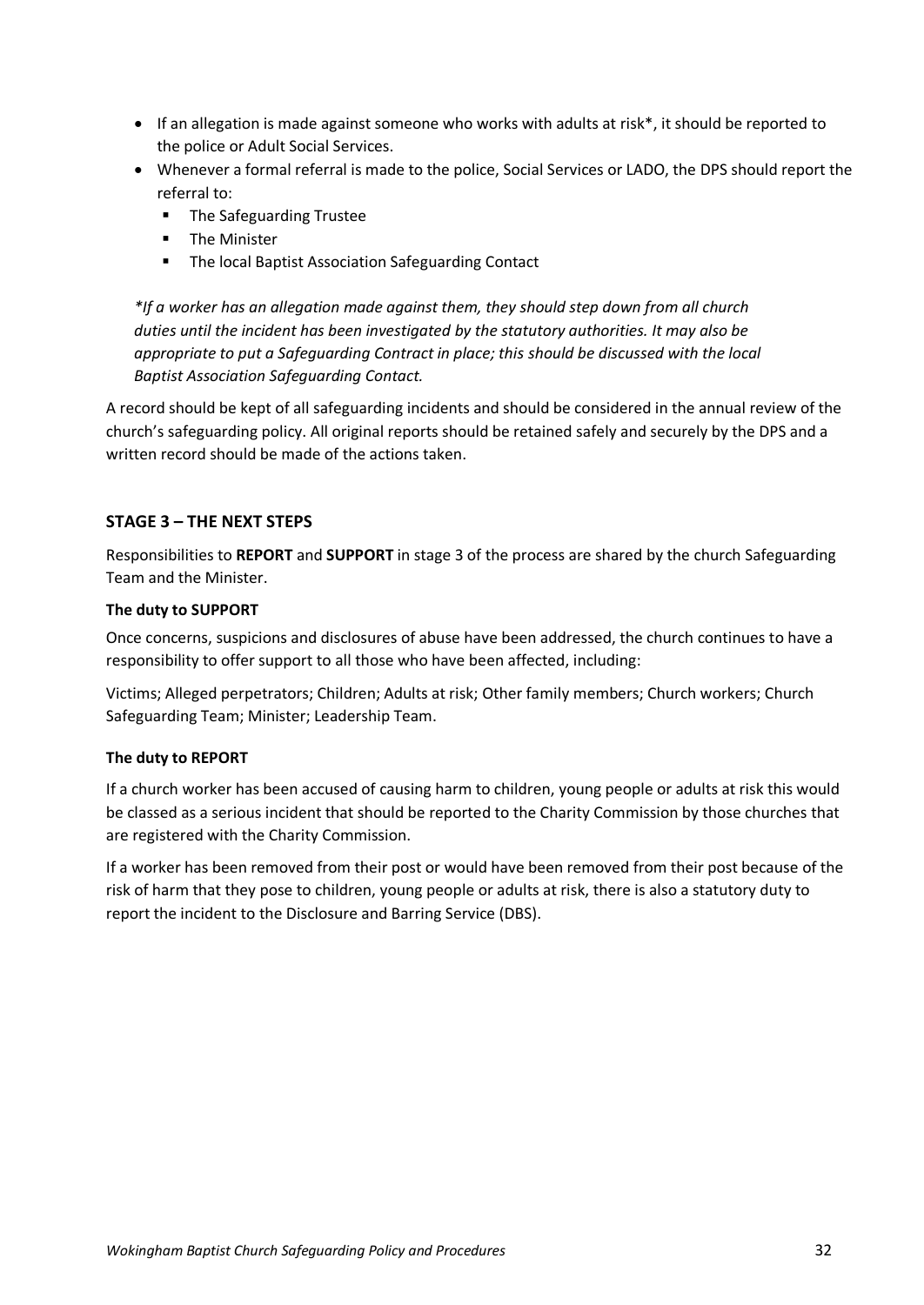# <span id="page-32-0"></span>**APPENDIX 3 – SAFEGUARDING INCIDENT FORM**

*This form should be completed by the Designated Person for Safeguarding*

| Name of church / organisation               |  |
|---------------------------------------------|--|
| Contact details of church /<br>organisation |  |

| Name of Designated Person for<br><b>Safeguarding (DPS)</b> |  |
|------------------------------------------------------------|--|
|                                                            |  |
| Contact details of Designated Person<br>for Safeguarding   |  |

| Name of concerned person or to<br>whom disclosure was given         |  |
|---------------------------------------------------------------------|--|
| Contact details of concerned person<br>or whom disclosure was given |  |

### **INDIVIDUAL OF CONCERN - CONTACT DETAILS**

| Name                         |  |
|------------------------------|--|
| Date of birth                |  |
| Address                      |  |
|                              |  |
|                              |  |
| Phone number / Email address |  |

### **THE INCIDENT**

What happened? (Nature of concern / disclosure made - use the person's own words if known

When did it happen? (date, time)

Where did it happen? (specific location)

Who was allegedly involved and in what way? (including any witnesses)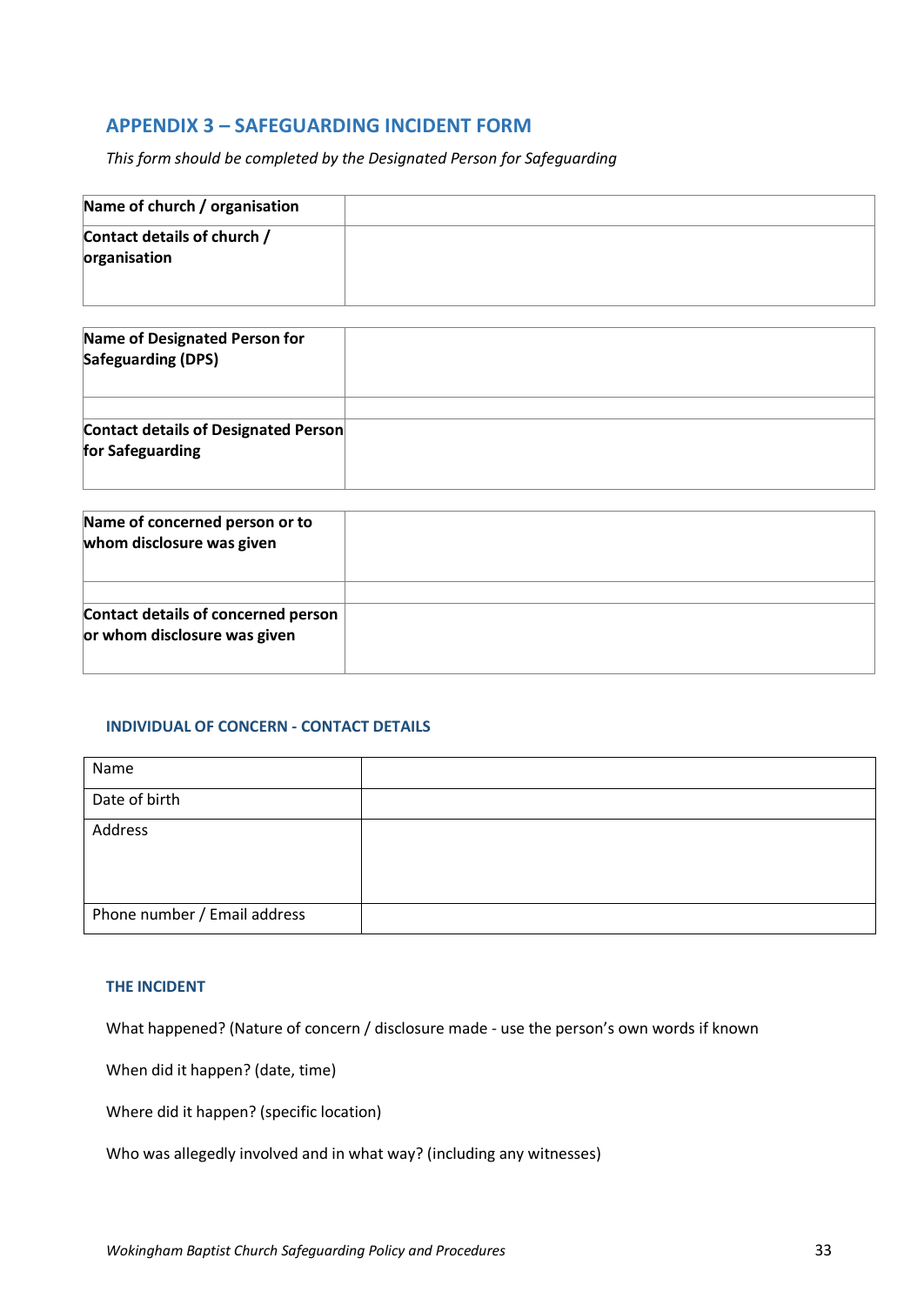#### ANY ACTION THAT HAS BEEN TAKEN

| Have the carers or parents / guardians been informed? | (Please tick) | Yes | No |  |
|-------------------------------------------------------|---------------|-----|----|--|
| If so, when and by whom?                              |               |     |    |  |

Have the statutory authorities been informed? If so, please complete the table:

*Example:* 

| Authority                 | Police              |  |  |
|---------------------------|---------------------|--|--|
| Name                      | Bobby               |  |  |
| Position                  | Child abuse officer |  |  |
| Email contact             | bobby@police.com    |  |  |
| Phone contact             | 077999              |  |  |
| Contacted by              | Minister            |  |  |
| Date & time of<br>contact | 1.30pm<br>1/4/15    |  |  |

Has the Local Association been informed? *(Please do so if the statutory authorities are involved)* If so, when and by whom? Any other action taken:

### FUTURE ACTION TO BE TAKEN

What action needs to be taken?

Who is responsible for this?

SIGNATURES

| Signature of<br>Designated<br>Safeguarding Person | Signature of minister, or<br>Church Safeguarding<br>Team member |  |
|---------------------------------------------------|-----------------------------------------------------------------|--|
| Date & time                                       | Date & time                                                     |  |

Yes No

 $Yes \t | No$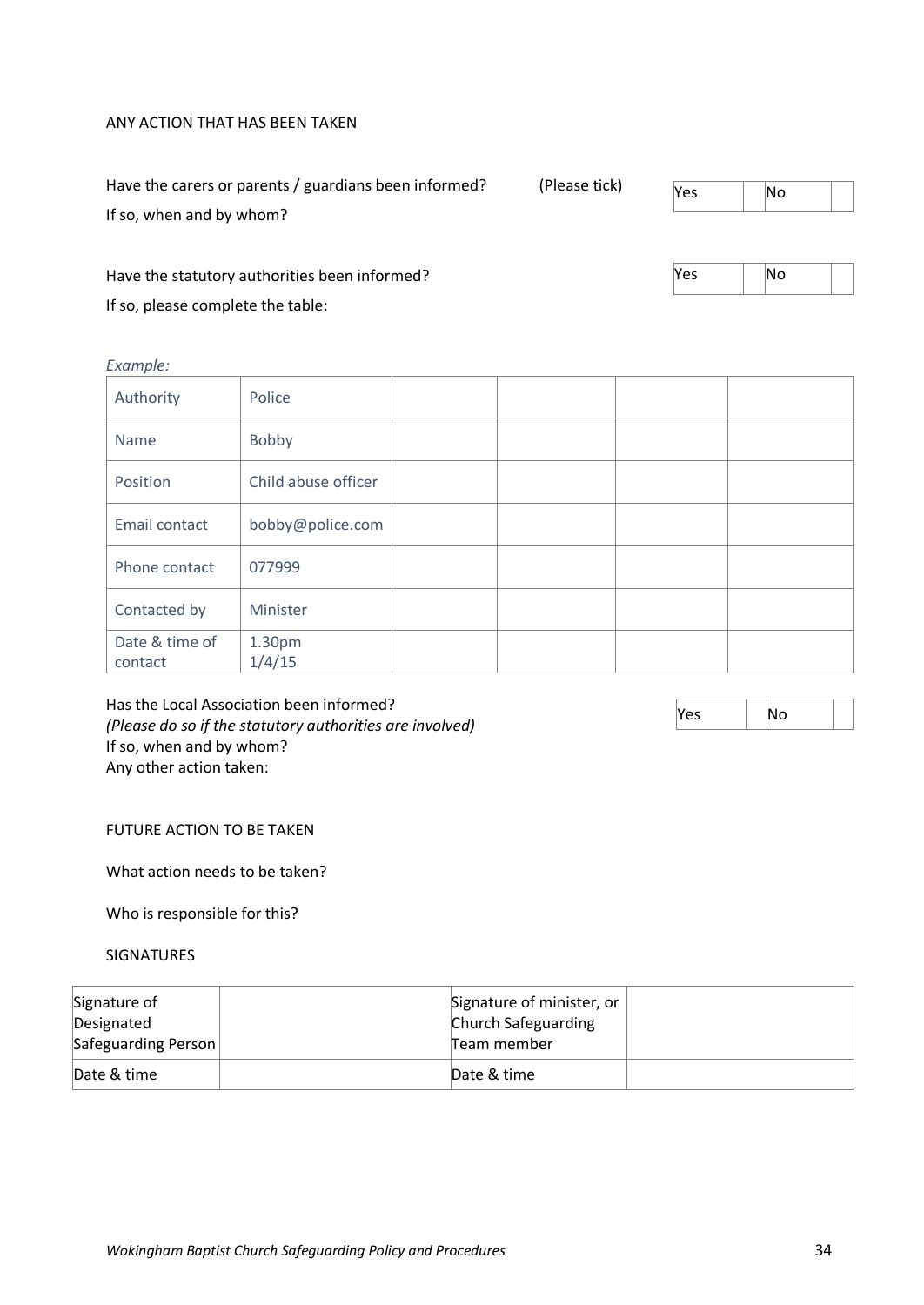#### **BODY MAP**

Name of Individual of Concern\_\_\_\_\_\_\_\_\_\_\_\_\_\_\_\_\_\_\_\_\_\_\_\_\_\_\_\_\_\_\_\_\_\_\_\_\_\_\_\_\_\_\_\_\_\_\_\_\_\_\_\_\_\_\_

Name of person completing this form\_\_\_\_\_\_\_\_\_\_\_\_\_\_\_\_\_\_\_\_\_\_\_\_\_\_\_\_\_\_\_\_\_\_\_\_\_\_\_\_\_\_\_\_\_\_\_

These diagrams are designed for the recording of any observable bodily injuries that may appear on the person. Where bruises, burns, cuts, or other injuries occur, shade and label them clearly on the diagram. **Remember it's not your job to investigate or to decide if an injury or mark is non-accidental. Listen, observe and pass it on.**